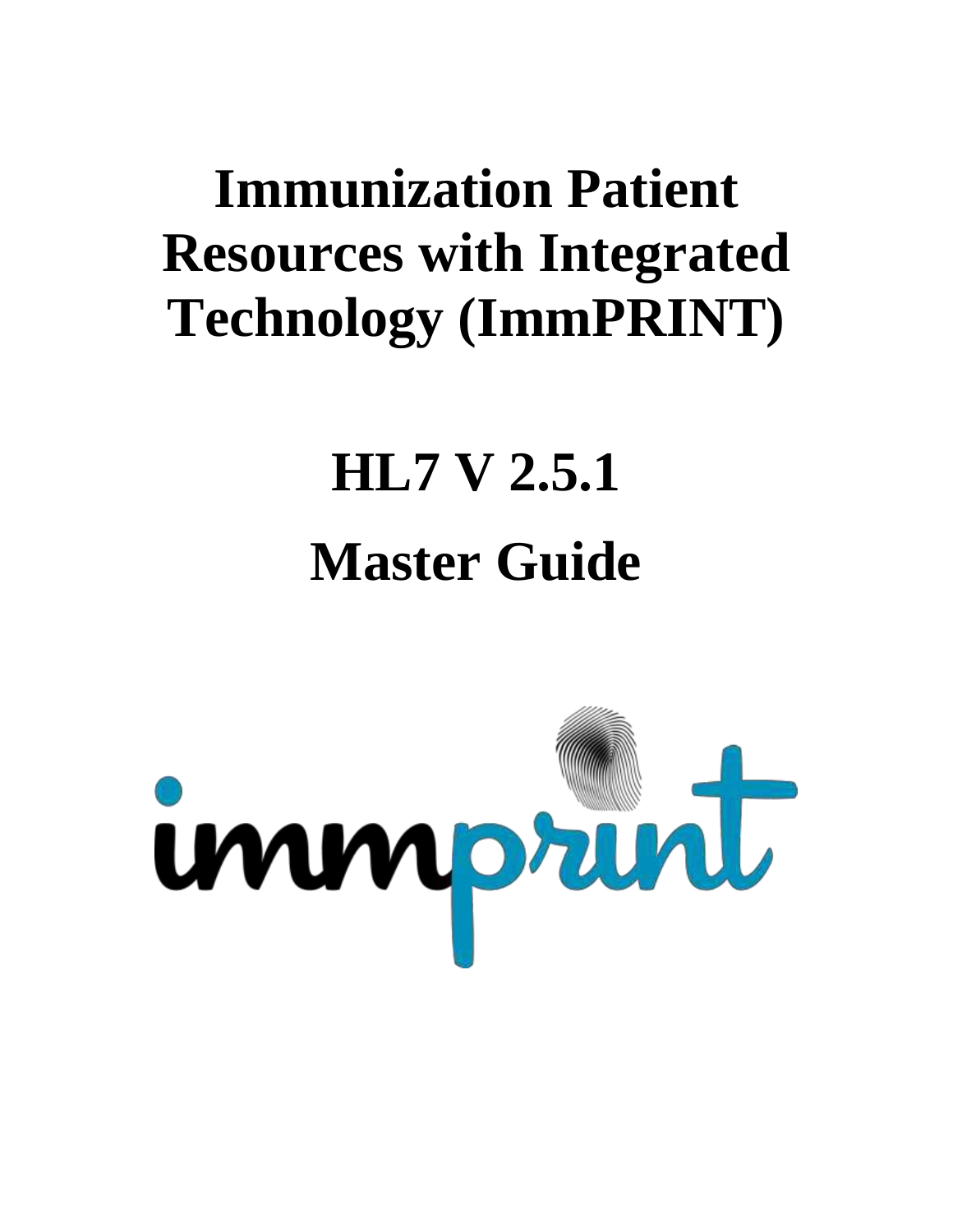| <b>Table of Contents</b>                              |                |
|-------------------------------------------------------|----------------|
| Introduction                                          | 1              |
| Purpose                                               |                |
| <b>HL7 Data Transmission</b>                          | 1              |
| Real Time Message Processing (HL7 V 2.5.1) Flow Chart | $\overline{2}$ |
| <b>Unsolicited Vaccination Record Update (VXU)</b>    | $\overline{3}$ |
| <b>Acknowledgment Message (ACK)</b>                   | $\overline{4}$ |
| Query Message Profile Type (QBP)                      | 5              |
| Patient Search Key Combinations for VXU and QBP       | 6              |
| Response (RSP)-Segment Pattern Response (RSP^K11      | 6              |
| <b>HL7 Message Segments</b>                           | 9              |
| <b>Message Header Segment (MSH)</b>                   | 9              |
| <b>Patient Identification Segment (PID)</b>           | 11             |
| <b>Patient Additional Demographics (PD1)</b>          | 14             |
| Next of Kin (NK1)                                     | 14             |
| Order Request Segment (ORC)                           | 17             |
| Pharmacy/Treatment Administration Segment (RXA)       | 19             |
| Pharmacy/Treatment Route (RXR)                        | 21             |
| <b>Observation Result Segment (OBX)</b>               | 22             |
| <b>Error Messages and Possible Solutions</b>          | 23             |
| Appendix: ImmPRINT Certificate of Immunization Web    | 25             |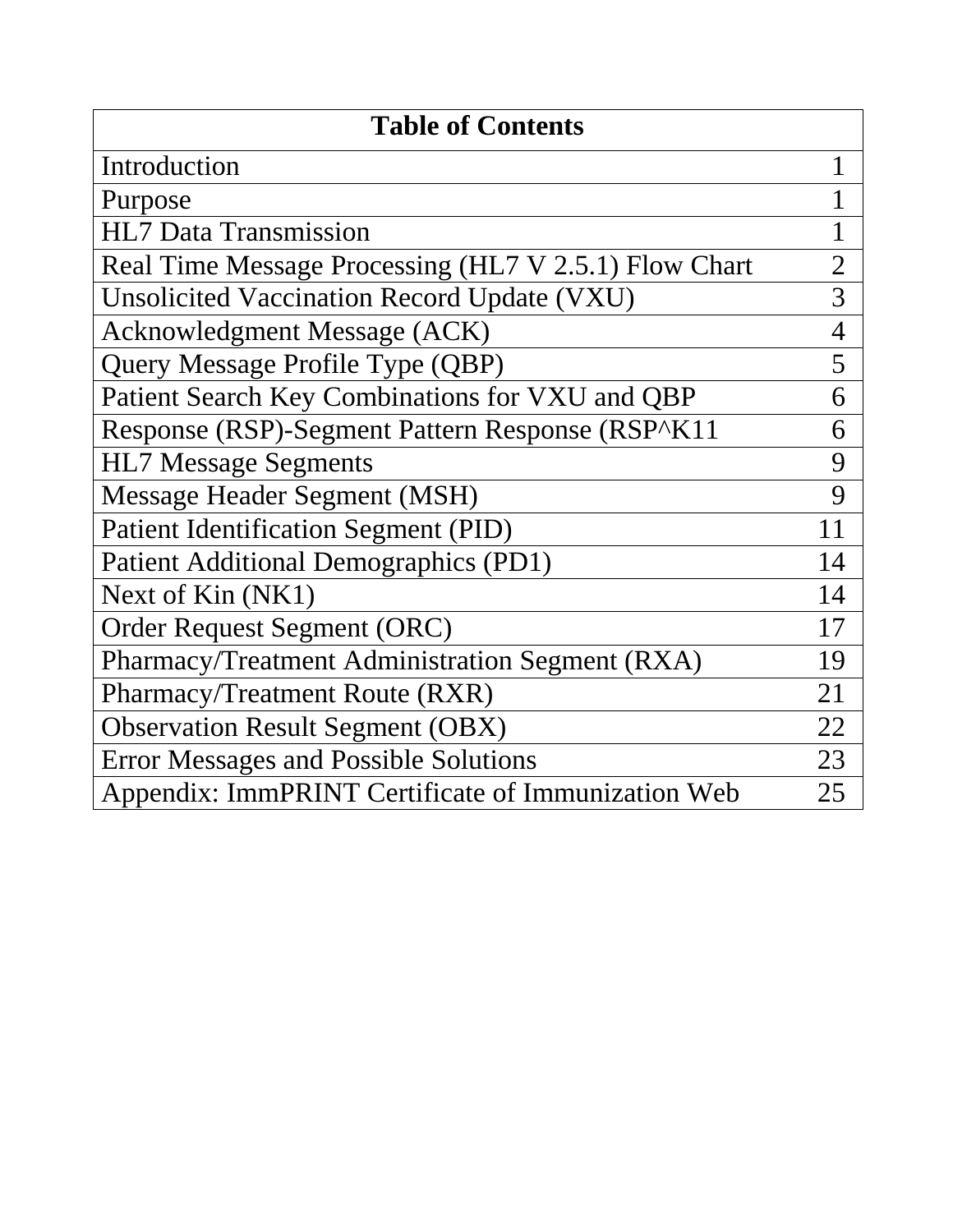# **Introduction**

The Alabama Immunization Registry has made available an interactive user interface -ImmPRINT for authorized users to enter and update patient immunization records. ImmPRINT is a statewide population-based immunization registry system for all children born in Alabama since January 1, 1993. Vaccine histories are also available for patients of all ages if they have been to a county health department or see a private provider enrolled in ImmPRINT.

ImmPRINT supports CDC's National Center for Immunization and Respiratory Diseases (NCRID) goal to use HL7 for automated immunization data exchange. This document contains additional requirements for implementing immunization messaging using HL7 version 2.5.1 and it supplements CDC'S HL7 Version 2.5.1: Implementation Guide for Immunization Messaging. http[s://ww](http://www.cdc.gov/vaccines/programs/iis/technical-guidance/hl7.html)w[.cdc.gov/vaccines/programs/iis/technical-guidance/hl7.html](http://www.cdc.gov/vaccines/programs/iis/technical-guidance/hl7.html) For more information on HL7, see [http://www.hl7.org.](http://www.hl7.org/)

#### **Purpose**

The HL7 Master Guide for Immunization Messaging documented here, supports automated exchange of immunization data between the ImmPRINT and outside systems. This allows both the patient and immunization records to be available in both systems, to avoid the need to enter data twice. This document specifies how HL7 messages are constructed for the purposes of data exchange via HL7 interface with ImmPRINT.

# **HL7 Data Transmission**

ImmPRINT supports two message types in HL7 data transmission: VXU and QBP.

**VXU** message type is used for sending patient data and immunizations. The supported response message type for VXU is ACK

**QBP** message is used to query for a patient's demographic, immunization and recommendation information (according to the ACIP schedule). ImmPRINT supports four query profile response messages: Z31, Z32. Z33, and Z42.

ImmPRINT uses SOAP web services as the transport mechanism.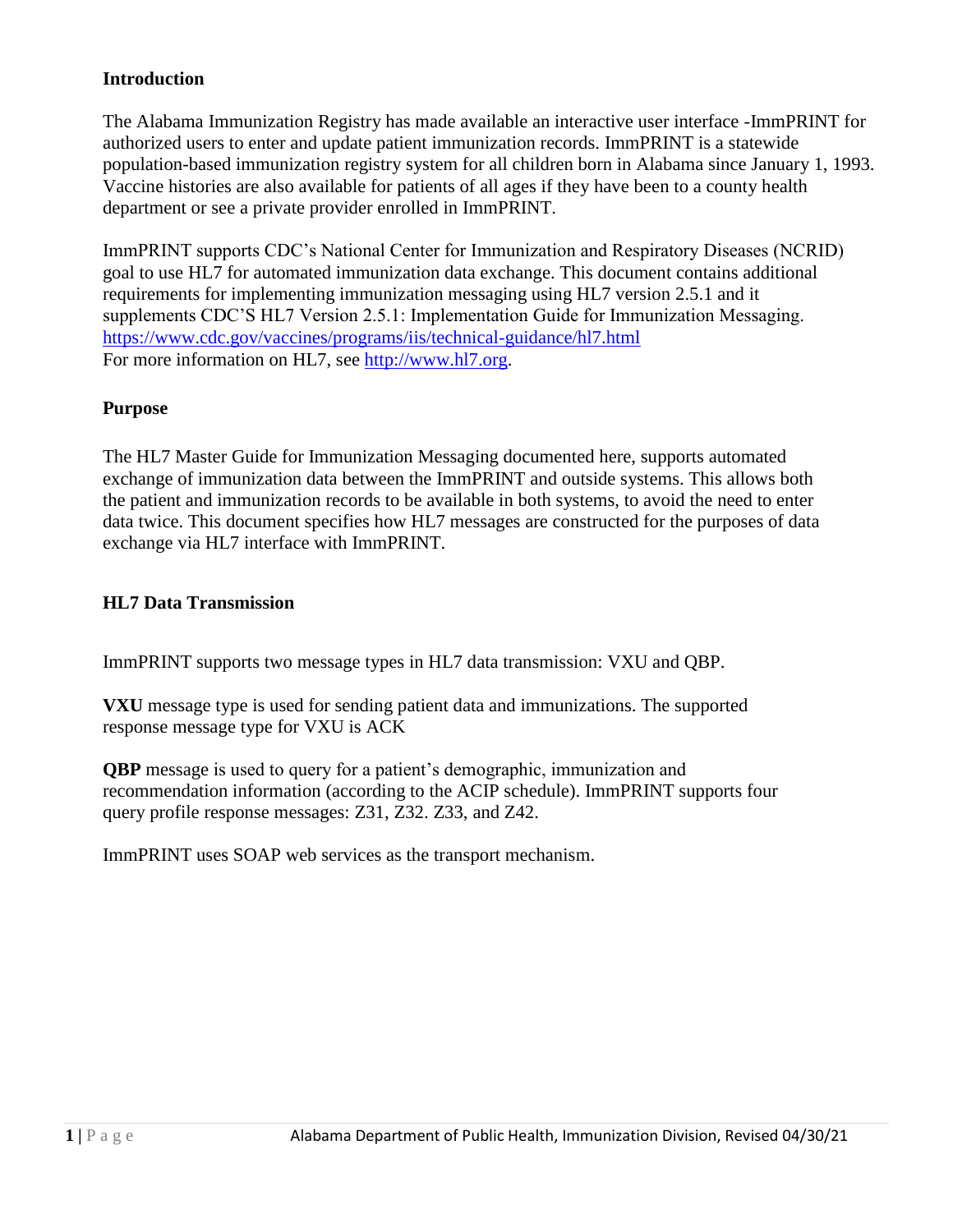#### **Real Time Message Processing (HL7 V 2.5.1) Flow Chart**

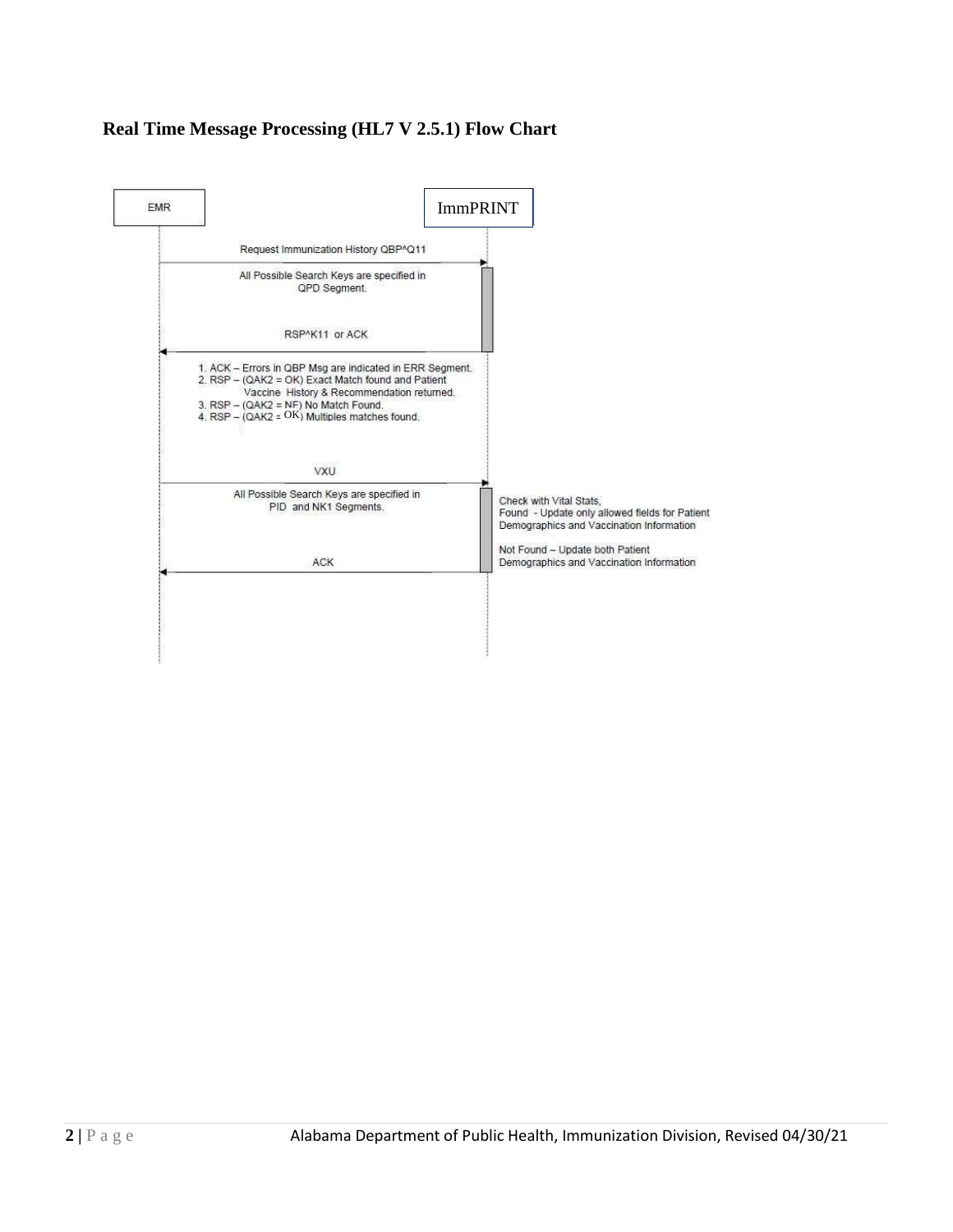# **Unsolicited Vaccination Record Update (VXU)**

Patient data and immunizations should be sent as a VXU message type. ImmPRINT requires a complete VXU message to be sent with all required fields populated to create a new record or update an existing record.

When a VXU message type is sent to ImmPRINT with no RXA segment, a check is done to verify if the patient exists in ImmPRINT. If the patient already exists in ImmPRINT, the demographic update will occur.

#### **Example of a VXU Message**

**MSH**|^~\&|1111|222|AL-IIS|AL-IIS|201302111401-0600|12345AB-CDA2-RRDF-66BF Z999XZXZWXYZA|VXU^V04^VXU\_V04|1039874483.444788|P|2.5.1| | |ER|AL|USA| | | |Z22^CDCP HINVS **PID**|1||90524^^^Vestavia Pediatrics^MR||COOK^REBECCA^LEIGH^^^^L||20061125|F||2106- 3^White^CDCREC|2000 Rive View Dr^^Birmingham^AL^33333^USA^L||^PRN^PH^^^205^6001111||ENG^ENGLISH^HL70296|||||||2 1 86-5^not Hispanic or Latino^CDCREC||Y|1|||||N **PD1**||||CHU RO^CHU^RONNIE **NK1**|1|COPELAND^JUDY^^^^^L|SPO^Spouse^HL70063|1314 MAYTON AVE^^DEMOPOLIS^AL^36732^USA^H|^PRN^PH^^1^334^2897028||||||||||||||||||||||||||||||||||| **PV1**|1|I|MICU^ICU5^1^BWH|U|||CHU RO^CHU^RONNIE|||MED|||||||CHU RO^CHU^RONNIE|||V01|||||||||||||||||||||||BW||IN|||201302111209-0600||||||||CHU RO^CHU^RONNIE **ORC**|RE|416944|444788||||||201302111256|HSK2053^HEATHER^S||15999958^CHU^RONNIE|| **RXA**|0|1|20200514|20200514|00005-1971-01^pneumococcal conjugate PCV 13^NDC^133^pneumococcal conjugate PCV 13^CVX|.5|mL^mL^UCUM||00^NEW IMMUNIZATIONRECORD^NIP001|^Morehead^Barbara^^^^^^^L|^^^20986||||ck0843|20220331|PF R^Pfizer, Inc^MVX|||CP|A **RXR**|C28161^Intramuscular^NCIT|LD^Left Arm^HL70163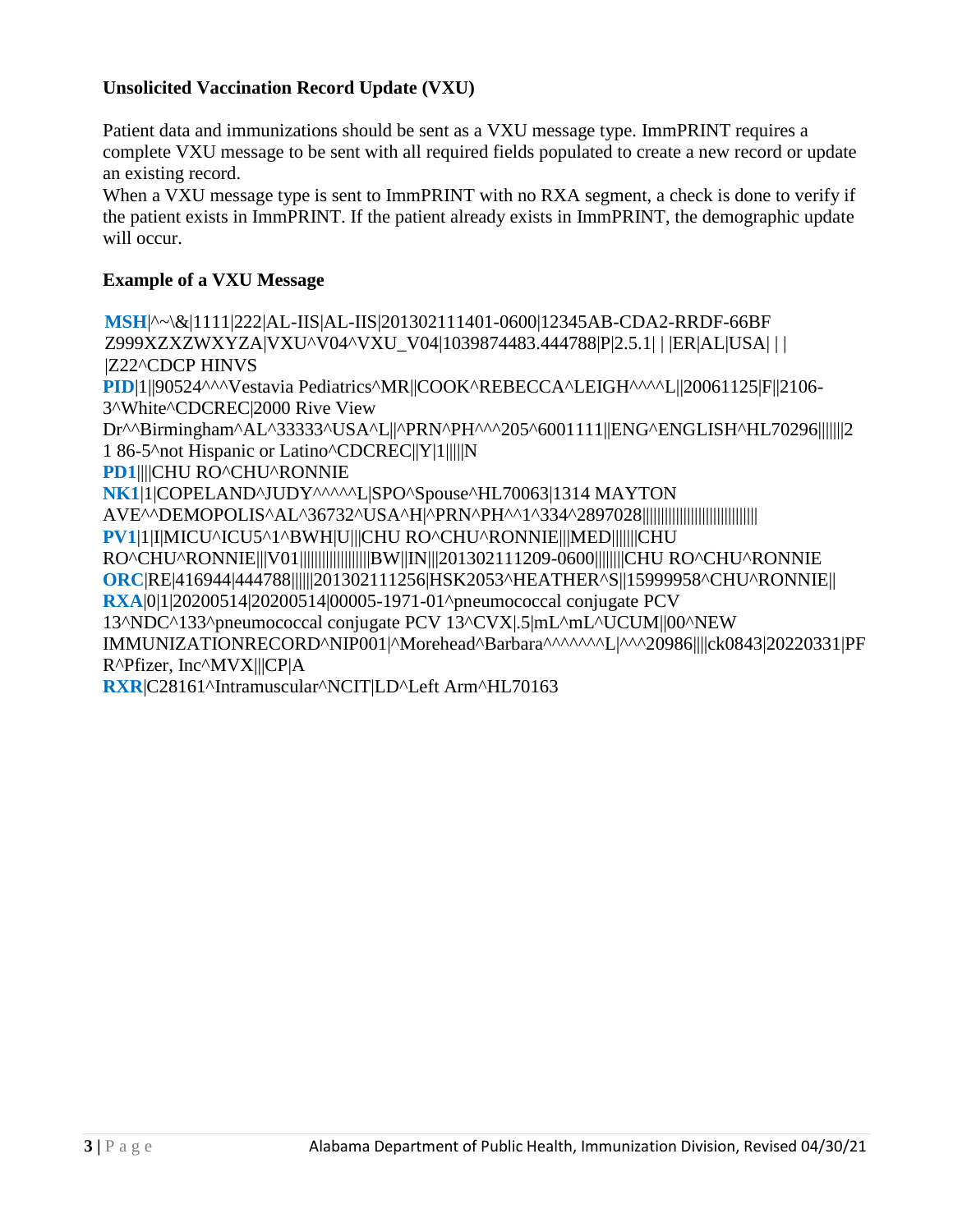# **Acknowledgment Messages (ACK)**

The ACK is used to acknowledge to the sender that a message has been received. When a VXU message is received successfully by ImmPRINT, a real- time acknowledgement message (ACK) with one MSA segment is sent to the message submitting entity.

ACK messages are also generated for message rejections and for informational error messages. When a VXU message is rejected by ImmPRINT, the ACK contains the MSH, MSA and ERR segments.

#### **Example ACK Messages**

**Example 1**: **ACK for a VXU Successfully Processed Message -No Errors or Warning MSH**|^~\&|ImmPRINT|ImmPRINT|1111|22|20110008| | |ACK|201108291201|P| | | |NE|NE | | | | |Z23^CDCPHINVS **MSA**|AA|73477|Message Successfully Processed.

**Example 2**: **ACK for Errors on Message Validation MSH**|^~\&|ImmPRINT|ImmPRINT|1111|22|20110008||ACK|201108291201|P| | | |NE|NE | | | | |Z23^CDCPHINVS **MSA**|AE|19970522MA53| **ERR**||PID^5|101^required field missing^HL70357|E **ERR**||RXA|100^required segment missing^HL70357|E

**Example 3**: **ACK for Errors on Message Validation (for 2.3.1 only - backward compatibility) MSH**|^~\&|ImmPRINT|ImmPRINT|1111|22|20110008||ACK|201108291201|P| | | |NE|NE | | | | |Z23^CDCPHINVS **MSA**|AE|19970522MA53|Message Rejection **ERR**|MSH^1^3^1006&Required field missing&Symphonia Validation&&MSH/SendingApplication~MSH^1^4^1006&Required field missing&Symphonia Validation&&MSH/SendingFacility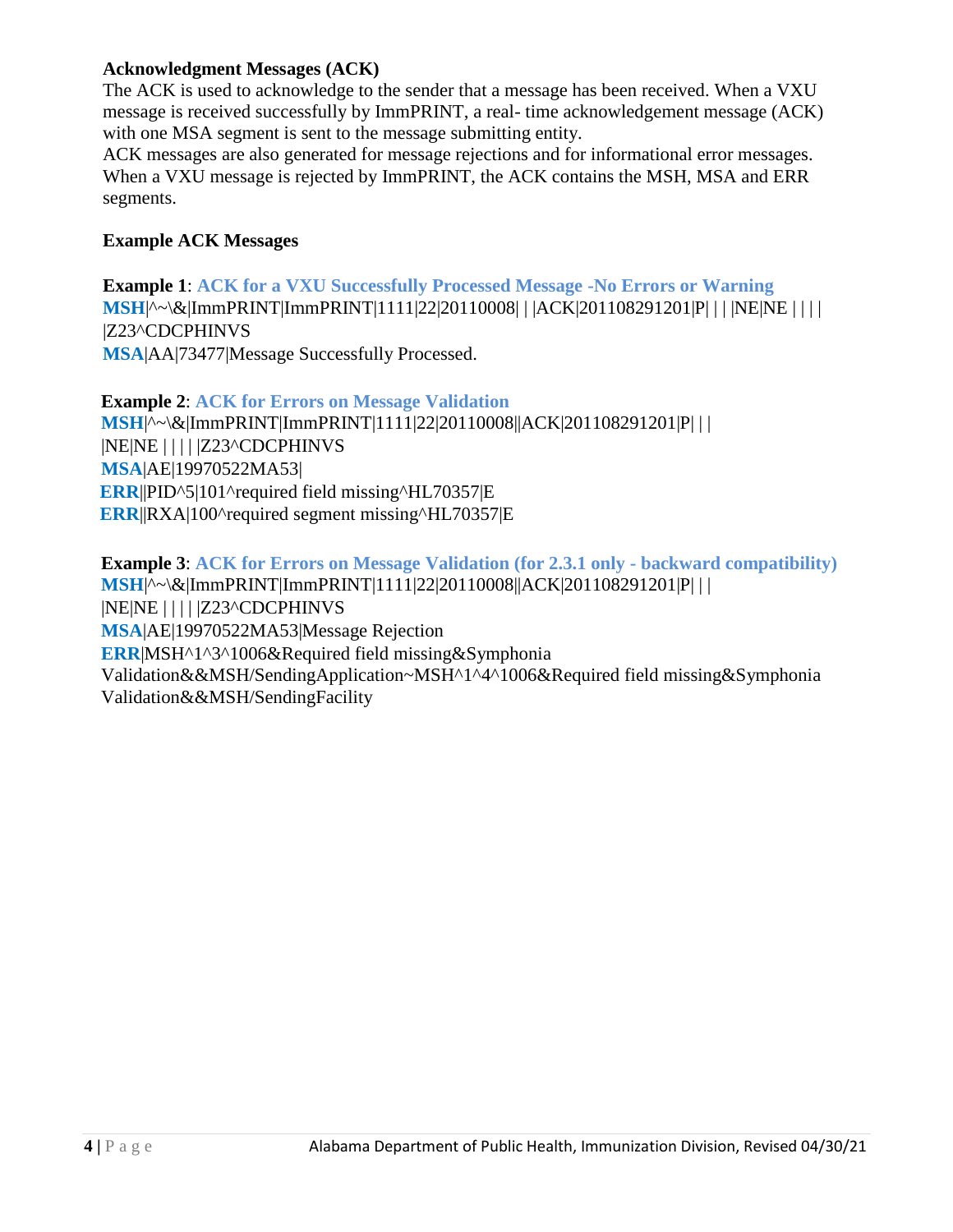# **Query Message Profile Types (QBP)**

A provider organization will query ImmPRINT to obtain information for the query patient (i.e. send an HL7 2.5.1 QBP^Q11^QBP\_Q11 message).

ImmPRINT supports two types of query message profiles:

- Z34-Request Complete Immunization History, and
- Z44- Request Evaluated Immunization History and Forecast.

**Example of Z34 query profile (Request Complete Immunization History):**

**MSH**|^~\&|1300|220|ImmPRINT|ImmPRINT|20091130000000|27FD4841-EED9-42CD-9A5A- 61751864049D |QBP^Q11^QBP\_Q11|793543|P|2.5.1|||NE|||||Z34^CDCPHINVS **QPD**|Z34^Request Immunization History^CDCPHINVS|37374859|123456^^^MYEHR^MR|Child^Bobbie^Q^^^^^L|Que^Suzy^^^^^^ M|20050512|M|10 East MainSt^^Myfaircity^GA^^^L **RCP**|I|5^RD&records&HL70126|R^real-time^HL70394

**Example of Z44 query profile (Request Evaluated Immunization History and Forecast):**

**MSH**|^~\&|1300|220|AL-IIS|AL-IIS|20140515001020|27FD4841- EED42CD9A5A61751864049D|QBP^Q11^QBP\_Q11|793544|P|2.5.1|||E R|AL|||||Z44^CDCPHINVS

**QPD**|Z44^Request Evaluated History and Forecast^CDCPHINVS|37374860|123456^^^MYEHR^MR|Child^Bobbe ^Q^^^^L|Que^Suzy^^^^^M|2005 0512|M|10 East Main St^^Myfaircity^GA^^^L **RCP**|I|5^RD&records&HL70126|R^real-time

**Note**: EHRs are asked to send Query Request Messages for one patient at a time.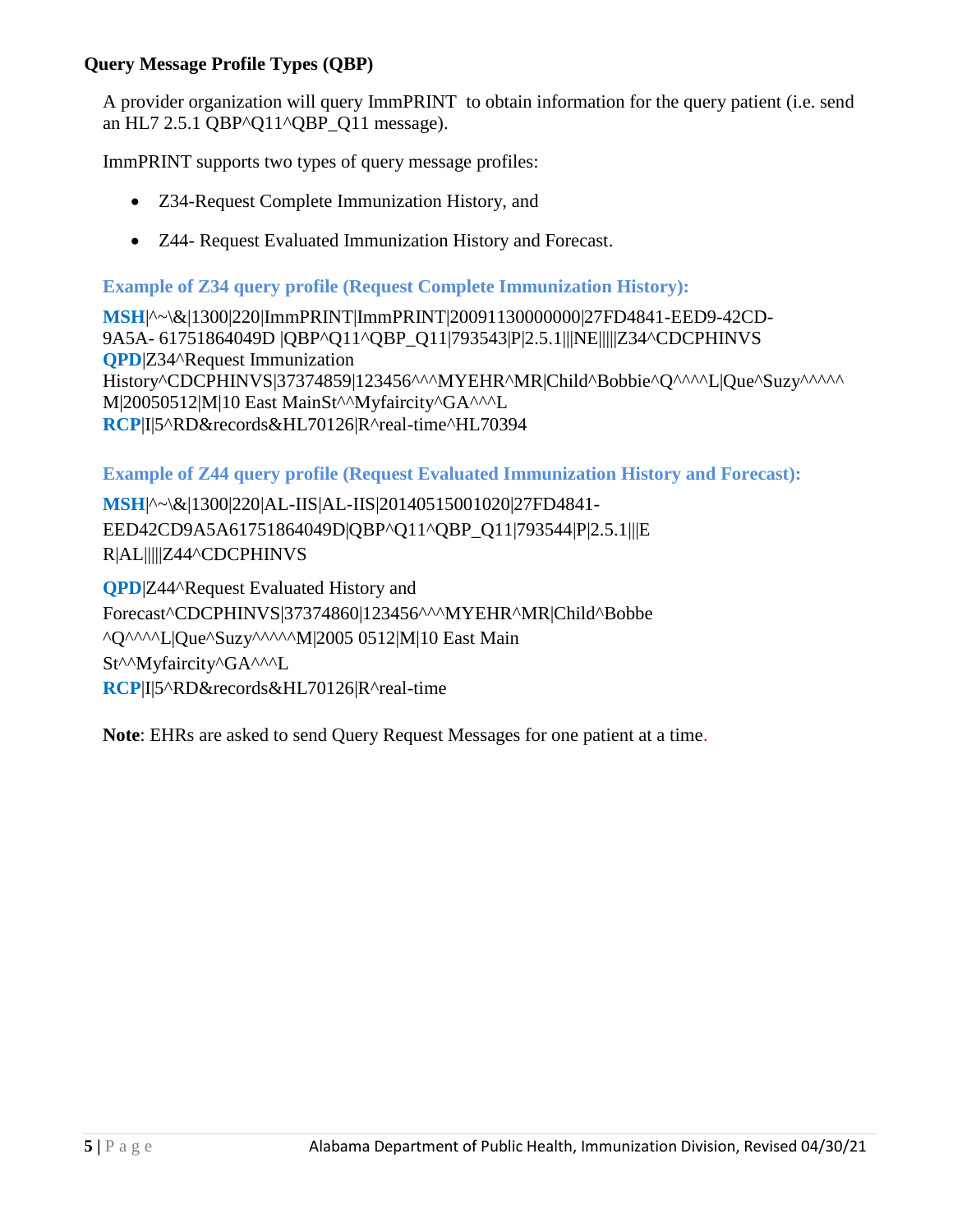# **Patient Search Key Combinations for VXU and QBP**

- ImmPRINT ID Patient Registry ID
- Site ID, Local Chart Number, First Name, Last Name, Date of Birth
- First Name, Last Name, Date of Birth
- First Name, Last Name, Date of Birth, SSN
- First Name, Last Name, Date of Birth, SSN, Address, City

**Note:** Above are the initial query data element combinations that will be used as exact matches to locate patients within the registry. Entering the patient's EHR chart numbers into the registry will improve the performance of the messaging process. Additional search queries may be added in the future as identified.

# **Response (RSP) – Segment Pattern Response (RSP^K11)**

ImmPRINT sends the RSP response message (using RSP^K11^RSP\_K11 trigger) in response to the Query message.

The RSP^K11^RSP\_K11 Response Message will contain the response profile identifier, which will identify the response profile information that will follow in the message.

Information sent in response messages:

- **Error in query message** If query message is rejected, ImmPRINT acknowledges an error and will indicate an error in the response.
- **Multiple matches found-** ImmPRINT will return PID segments with associated NK1 segment for each potential match. ImmPRINT can send a maximum of ten matches in PID segments and no immunization history is returned.
- **No match found** ImmPRINT will acknowledge no patient wasfound.
- **Complete Immunization History if exact match found** ImmPRINT will return immunization history when exactly onehigh- confidence match is found.
- **Record is unavailable** Record is unavailable will be sent as a response message for deceased patients. Providers should not alter the records. Deceased patients are identified by the death certificates only.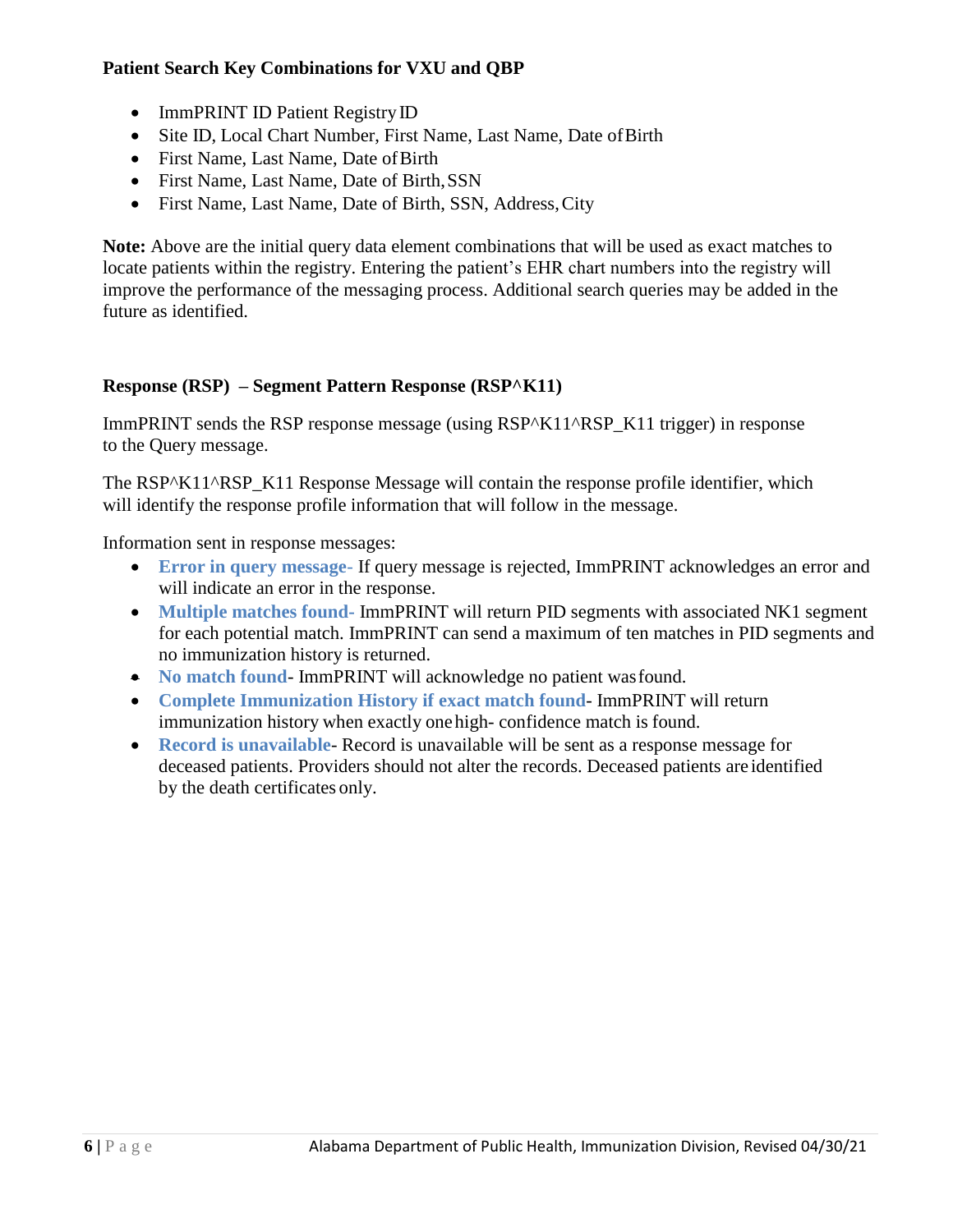**Z31** response profile (Multiple Match Found)

**MSH**|^~\&|AL-IIS|AL-IIS|1449|10741|20201210150134- 0600||RSP^K11^RSP\_K11|20201210150134|T|2.5.1|||NE|NE|||||Z31^CDCPHINVS **MSA**|AA|20191018095719160001 **QAK**|XDOC-15023313|OK|Z34^Request Immunization History^CDCPHINVS **QPD**|Z34^Request Immunization History^CDCPHINVS|XDOC-15023313|2105286^^^MR~2105286^^^MR|TEST^TEST||19960706|M **PID**|1| |14080318^^^ALA^SR||TEST^TEST^^^^^L||19960706|F **PID**|2| |14208482^^^ALA^SR||TEST^TEST^^^^^L||19960706|F **NK1**|2|^H^^^^^L|MTH^Mother^HL70063

**Z33** response profile (No Match Found)

**MSH|**^~\&|AL-IIS|AL-IIS|1449|10741|20201210150215- 0600||RSP^K11^RSP\_K11|20201210150215|T|2.5.1|||NE|NE|||||Z33^CDCPHINVS **MSA**|AA|2013021109552567655480 **QAK**|XDOC-10583417|NF|Z34^Request Immunization History^CDCPHINVS **QPD**|Z34^Request Immunization History^CDCPHINVS|37374859|123456^^^MYEHR^MR|Child^Bobbie^Q^^^^L|Que^Suzy^^^^^ M|20050512|M|10 East MainSt^^Myfaircity^GA^^^L

**Note**: NF in the QAK-2 indicates that no match was found for the query criteria provided.

**Z32** response profile (Return Complete Immunization History)

**MSH**|^~\&|AL-IIS|AL-IIS|1449|10741|20201214080207- 0600||RSP^K11^RSP\_K11|20201214080207|T|2.5.1|||NE|NE|||||Z32^CDCPHINVS **MSA**|AA|20191018100636807002 **QAK**|XDOC-15023321|OK|Z34^Request Immunization History^CDCPHINVS **QPD**|Z34^Request Immunization History^CDCPHINVS|XDOC-15023321|2105285^^^MR~2105285^^^MR|TEST^NEST^^^^^L||19960707|F|2345 Blvd^^Montgomery^AL^36104^^H **PID**|1||2105285^^^MR~2105285^^^MR~14122710^^^ALA^SR~214515421^^^ALA^SS||TEST^NES T^^^^^L||19960707|F **ORC**|RE||20191018^AL-IIS| **RXA**|0|1|20171106|20171106|03^MMR^CVX|999|||01^Historical^NIP001|||||||||||CP|A| **ORC**|RE||20191018^AL-IIS| **RXA**|0|1|20171113|20171113|03^MMR^CVX|999|||01^Historical^NIP001|||||||||||CP|A| **ORC**|RE||20191018^AL-IIS| **RXA**|0|1|20171226|20171226|03^MMR^CVX|999|||01^Historical^NIP001|||||||||||CP|A|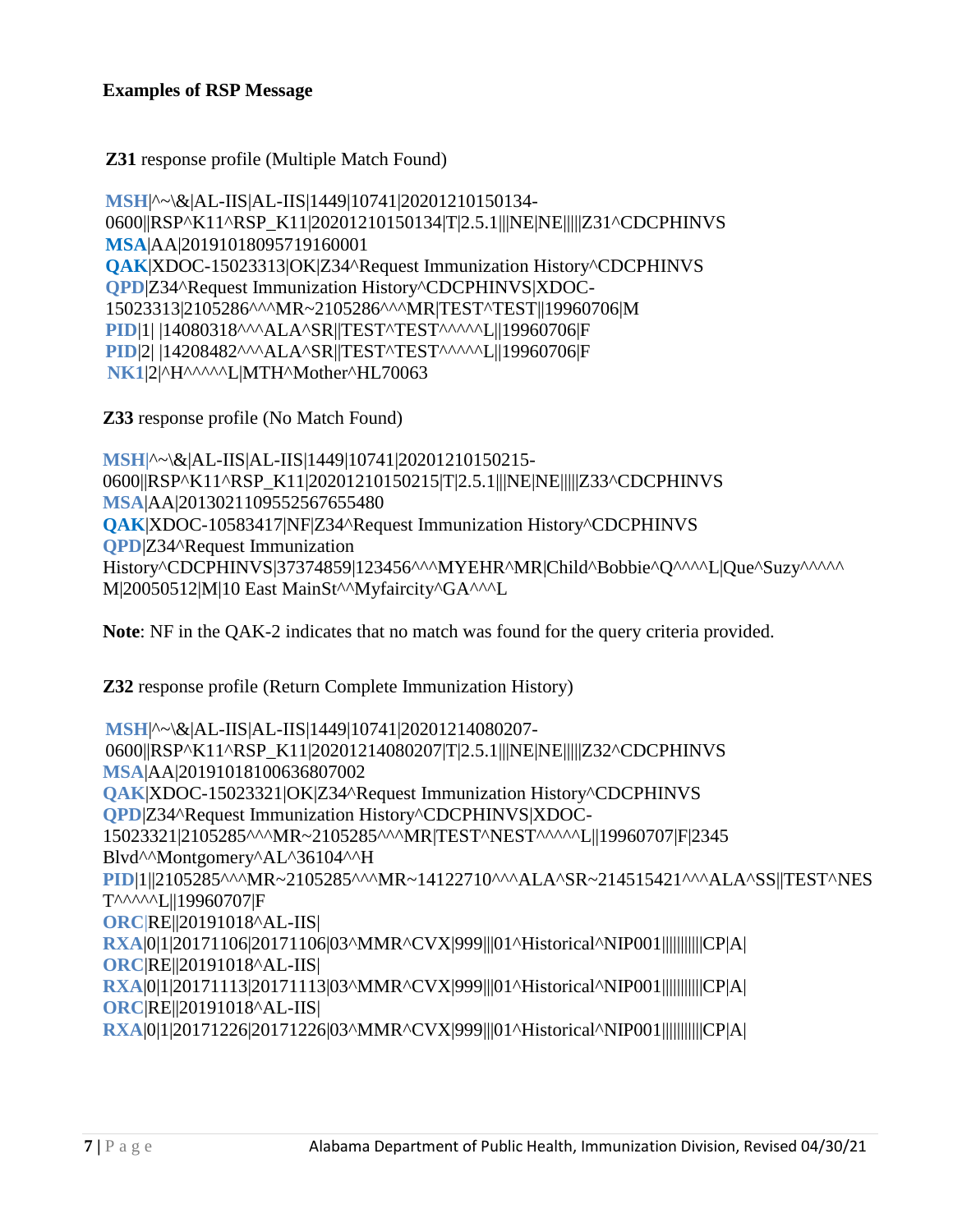**Z42** response profile (Return Evaluated History and Forecast):

**MSH**|^~\&|AL-IIS|AL-IIS|1449|10741|20201210150043- 0600||RSP^K11^RSP\_K11|20201210150043|T|2.5.1|||NE|NE|||||Z42^CDCPHINVS **MSA**|AA|2016030209552567655480 **QAK**|20160302095525|OK|Z44^Request Evaluated History and Forecast^CDCPHINVS **QPD**|Z44^Request Evaluated History and Forecast^CDCPHINVS|201603021234|123456^^^MYEHR^MR|Child^Bobbie^Q^^^^L|Que^Suzy ^^^^^M|20050512|M|10 East MainSt^^Myfaircity^GA^^^L **PID**|1||123456^^^1677^MR||Child^Bobbie^Q^^^^L||20050512|F **ORC**|RE||20160302^AL-IIS| **RXA**|0|1|20150720|20150720|83^HEP A, PED/ADOL, 2 DOSE^CVX|999|||01^Historical^NIP001||||||||||||CP|A| **OBX**|1|CE|30956-7^vaccine type^LN|1|83^HEP A, PED/ADOL, 2 DOSE^CVX||||||F| **OBX**|2|NM|30973-2^Dose number in series^LN|1|1|NA^NA^HL70353|||||F| **OBX**|3|ID|59781-5^Dose Validity^LN|1|Y||||||F| **ORC**|RE||20160302^AL-IIS| **RXA**|0|1|20140826|20140826|08^HEP B, ADOLESCENT OR PEDIATRIC^CVX|999|||01^Historical^NIP001||||||||||||CP|A|| **OBX**|1|CE|30956-7^vaccine type^LN|1|08^HEP B, ADOLESCENT OR PEDIATRIC^CVX||||||F| **OBX**|2|NM|30973-2^Dose number in series^LN|1|1|NA^NA^HL70353|||||F| **OBX**|3|ID|59781-5^Dose Validity^LN|1|Y||||||F| ORC|RE||9999^AL-IIS| **RXA**|0|1|20160302|20160302|998^No vaccine administered^CVX|999||||||||||||||NA|A| **OBX**|1|CE|30979-9^Vaccine due next^LN|1|107^DTAP UNSPECIFIED FORMULATION^CVX||||||F|||20160302| **OBX**|2|DT|30980-7^Date vaccine due^LN|1|20100816||||||F|||20160302| **OBX**|3|NM|30973-2^Vaccine due next dose number^LN|1|1|NA^NA^HL70353|||||F|||20160302| **OBX**|4|CE|59783-1^Status in immunization series^LN|1|LA13423-1^Overdue^LN||||||F| **OBX**|5|CE|59779-9^Immunization Schedule Used^LN|1|VXC16^ACIP^CDCPHINVS||||||F|||20160302| **OBX**|6|CE|30979-9^Vaccine due next^LN|2|45^HEP B, UNSPECIFIED FORMULATION^CVX||||||F|||20160302| **OBX**|7|DT|30980-7^Date vaccine due^LN|2|20140923||||||F|||20160302| **OBX**|8|NM|30973-2^Vaccine due next dose number^LN|2|2|NA^NA^HL70353|||||F|||20160302| **OBX**|9|CE|59783-1^Status in immunization series^LN|2|LA13423-1^Overdue^LN||||||F| **OBX**|10|CE|59779-9^Immunization Schedule Used^LN|2|VXC16^ACIP^CDCPHINVS||||||F|||20160302| **OBX**|11|CE|30979-9^Vaccine due next^LN|3|31^HEP A, PEDIATRIC, UNSPECIFIED FORMULATION^CVX|||||F|||20160302| **OBX**|12|DT|30980-7^Date vaccine due^LN|3|20160120||||||F|||20160302| **OBX**|13|NM|30973-2^Vaccine due next dose number^LN|3|2|NA^NA^HL70353|||||F|||20160302| **OBX**|14|CE|59783-1^Status in immunization series^LN|3|LA13423-1^Overdue^LN||||||F| **OBX**|15|CE|59779-9^Immunization Schedule Used^LN|3|VXC16^ACIP^CDCPHINVS||||||F|||20160302|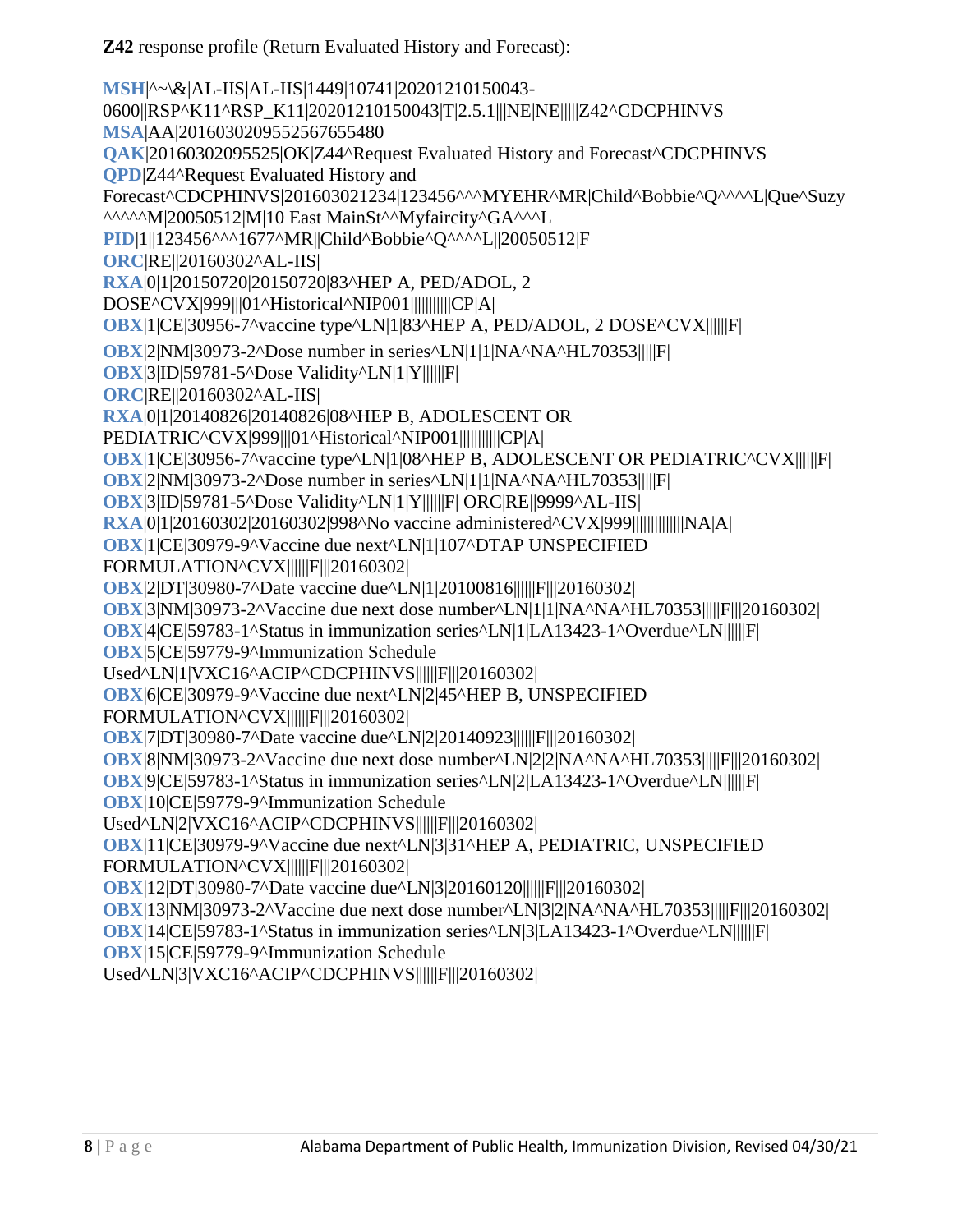#### **HL7 Message Segment Details**

Table fields highlighted in **green** are required, **yellow** are required but may be empty, **purple** are conditional.

Usage:  $R = Required$ ,  $RE = Required/Empty$ ,  $O = Optional$ ,  $HR = Highly$  Recommended,  $X = Not$  Supported,  $C(R/O) = Conditional$  (Required/Optional),  $C$  (RE/O) = Conditional (Required Empty/Optional)

#### **Message Header Segment (MSH)**

MSH is used to define the intent, source, destination, and some specifics of the syntax of a message.

**MSH-3:** Contact ImmPRINT to get the ID's for MSH3. E.g. 1010 **MSH-4:** Contact ImmPRINT to get the SITE ID's for MSH4.E.g.579 **MSH-5:** Use "ImmPRINT" or "AL-IIS" **MSH-6:** Use "ImmPRINT" or "AL-IIS" **MSH-8:** This is a required field. Contact ImmPRINT to get unique GUID for Security.

| <b>MSH (Required Segment)</b> |                               |                     |                                 |                                                                                                                                                                                          |                 |
|-------------------------------|-------------------------------|---------------------|---------------------------------|------------------------------------------------------------------------------------------------------------------------------------------------------------------------------------------|-----------------|
| HL7<br><b>Field</b>           | <b>Element</b><br><b>Name</b> | Data<br><b>Type</b> | <b>ImmPRINT</b><br><b>Usage</b> | <b>Description/Comment</b>                                                                                                                                                               | <b>Code Set</b> |
| $MSH-1$                       | <b>Field Separator</b>        | <b>ST</b>           | $\mathbf{R}$                    | The character to be used as the<br>field separator for the rest of the<br>message.                                                                                                       |                 |
| $MSH-2$                       | Encoding<br><b>Characters</b> | <b>ST</b>           | $\mathbf{R}$                    | Four characters in the following<br>order: Component separators,<br>repetition separator, escape<br>character, and subcomponent<br>separator. The values are<br>$\lambda \sim \lambda x$ |                 |
| $MSH-3$                       | Sending<br>Application        | HD                  | $\mathbf R$                     | Instance name of the EHR<br>product where the data<br>originated                                                                                                                         |                 |
| $MSH-4$                       | <b>Sending Facility</b>       | HD                  | $\mathbf R$                     | <b>ImmPRINT</b> assigned value<br>indicating the facility<br>sending the message                                                                                                         |                 |
| $MSH-5$                       | Receiving<br>Application      | HD                  | $\mathbf R$                     | Always use ImmPRINT or<br>$AI$ -IIS                                                                                                                                                      |                 |
| MSH-6                         | Receiving<br>Facility         | HD                  | $\mathbf R$                     | Always use ImmPRINT or<br>$AL$ -IIS                                                                                                                                                      |                 |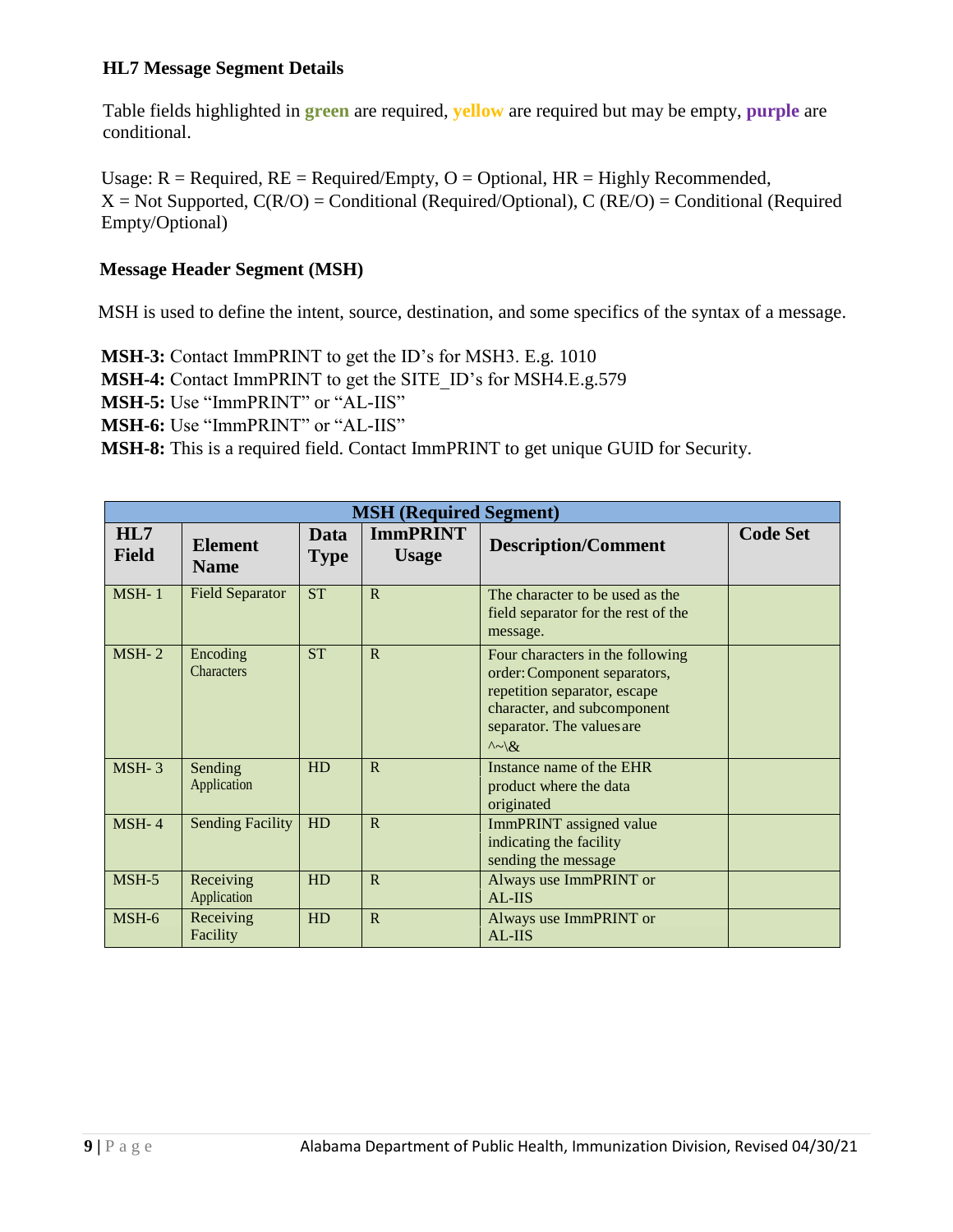| <b>MSH-7</b>  | Date/Time<br>of Message                                     | <b>TS</b>              | $\mathsf{R}$   | Date and time when<br>message was created or<br>transmitted.                                                     |                         |
|---------------|-------------------------------------------------------------|------------------------|----------------|------------------------------------------------------------------------------------------------------------------|-------------------------|
| $MSH-8$       | Security                                                    | ST                     | $\overline{R}$ | This is a required field.<br>Contact ImmPRINT to get unique<br>GUID for Security.                                |                         |
| <b>MSH-9</b>  | <b>Message Type</b>                                         | <b>MSG</b>             | $\overline{R}$ |                                                                                                                  |                         |
| <b>MSH-10</b> | Message<br><b>Control ID</b>                                | ST                     | $\overline{R}$ | Common reference<br>identifier for a message between the<br>sender and receiver which identifies<br>the message. |                         |
| $MSH-11$      | Processing ID                                               | PT                     | $\overline{R}$ |                                                                                                                  |                         |
| <b>MSH-12</b> | <b>Version ID</b>                                           | <b>VID</b>             | $\overline{R}$ | <b>HL7</b> Version                                                                                               |                         |
| <b>MSH-13</b> | <b>Sequence Number</b>                                      | $\overline{\text{NM}}$ | $\overline{0}$ |                                                                                                                  |                         |
| $MSH-14$      | Continuation<br>Pointer                                     | ST                     | $\overline{0}$ |                                                                                                                  |                         |
| $MSH-15$      | Accept                                                      | $\overline{ID}$        | $\overline{R}$ | ImmPRINT accepts "AL" or "NE"                                                                                    | H <sub>17</sub> Defined |
|               | Acknowledgement<br>Type                                     |                        |                | only                                                                                                             | Table 0155              |
| <b>MSH-16</b> | Application<br>Acknowledgment<br>Type                       | ID                     | $\overline{R}$ | ImmPRINT accepts "AL" or "NE"<br>only                                                                            |                         |
| <b>MSH-17</b> | <b>Country Code</b>                                         | ID                     | $\Omega$       |                                                                                                                  |                         |
| $MSH-18$      | <b>Character Set</b>                                        | $\overline{ID}$        | $\overline{0}$ |                                                                                                                  |                         |
| <b>MSH-19</b> | Principal<br>Language of                                    | CE                     | $\overline{O}$ |                                                                                                                  |                         |
| $MSH-20$      | Alternate<br><b>Character Set</b><br><b>Handling Scheme</b> | $\overline{ID}$        | $\overline{0}$ |                                                                                                                  |                         |
| <b>MSH-21</b> | Message<br>Profile<br>Identifier                            | EI                     | $\overline{R}$ |                                                                                                                  |                         |

Z999XZXZWXYZA||VXU^V04^VXU\_V04|1039874483.444788|P|2.5.1|||ER|AL|USA||||Z22^CDCPHINVS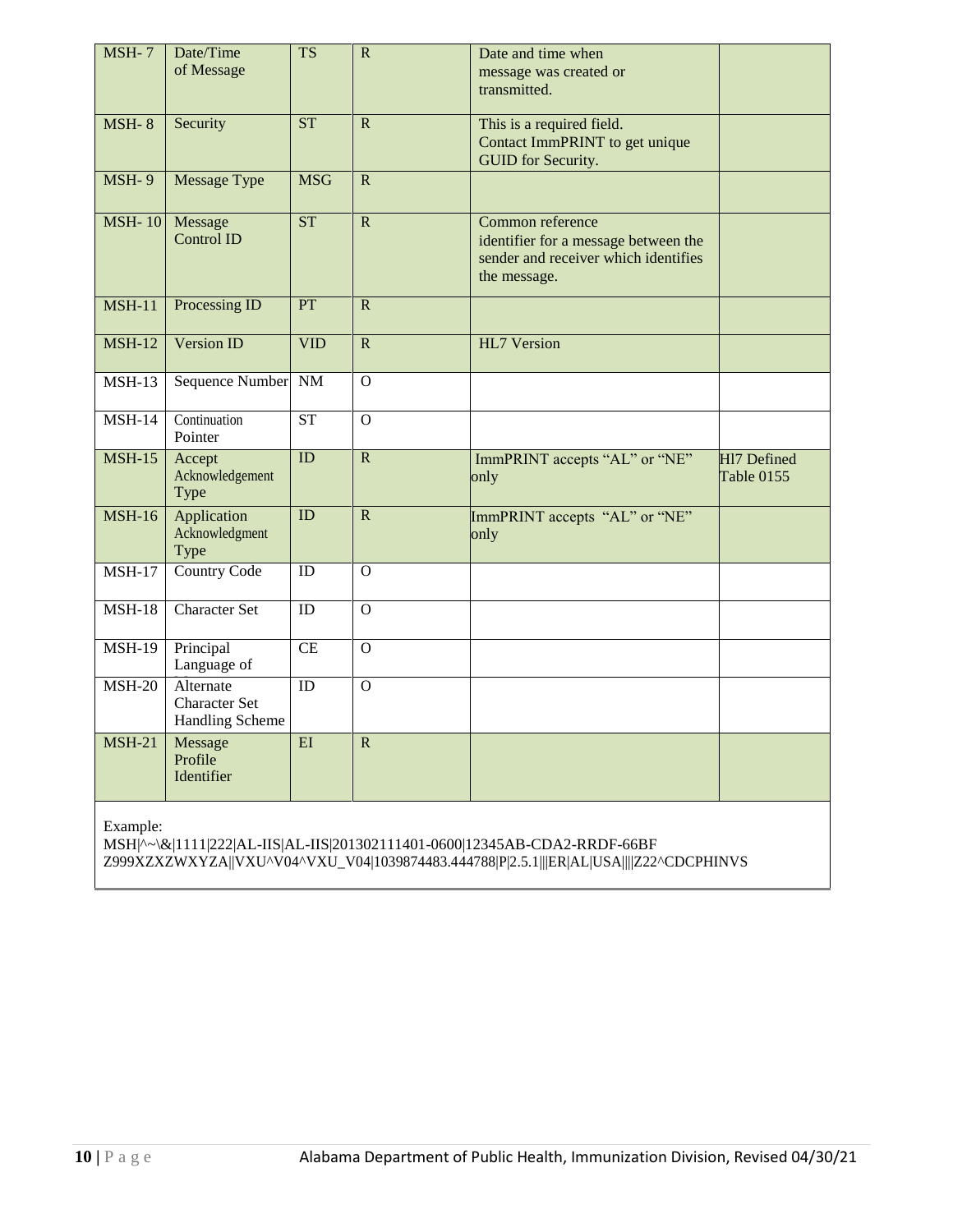#### **Patient Identifier Segment (PID)**

**PID** is used by all applications as the primary means of communicating patient identification information. This segment contains permanent patient identifying and demographic information.

**PID-3:** It is repetitive field. Sub-components 1 (ID) and 5 (Identifier Type Code) are required. Patient Identification number is specified in Sub-component 1 (ID) and Identifier Type Code can be SR – State ImmPRINT ID, MR- Medical Record Number, SS- Social Security. All other ID's will be ignored.

**PID-5:** Last name and First name are required in the first two components. First or Last Name with less than 2 Characters will result in Message rejection.

**PID-7:** DOB is specified as follows – YYYYMMDD

**PID-11:** Address is required. Incomplete address and State Abbreviation with more than 2 Characters will result in Message rejection.

**PID-13:** Home Phone Number. ImmPRINT accepts only PRN and WPN values in component 2. ImmPRINT will use the 6th 7th 8th and 9th components for specification of area code, phone number, extension and text, respectively. Otherwise, ImmPRINT will assume that the phone number is specified in the first component.

**PID-19:** "-"symbols are not allowed. SSN more than 9 Characters will result in Message rejection

| <b>PID (Required Segment)</b> |                                      |                     |                                 |                                                                                                                                                                 |                                                                                    |
|-------------------------------|--------------------------------------|---------------------|---------------------------------|-----------------------------------------------------------------------------------------------------------------------------------------------------------------|------------------------------------------------------------------------------------|
| HL7<br><b>Field</b>           | <b>Element</b><br><b>Name</b>        | Data<br><b>Type</b> | <b>ImmPRINT</b><br><b>Usage</b> | <b>Description/Comment</b>                                                                                                                                      | <b>Code Set</b>                                                                    |
| $PID-1$                       | Set ID - PID                         | <b>SI</b>           | $\mathbf R$                     |                                                                                                                                                                 |                                                                                    |
| $PID-2$                       | Patient ID                           | <b>CX</b>           | X                               |                                                                                                                                                                 |                                                                                    |
| $PID-3$                       | Patient<br><b>Identifier</b><br>List | <b>CX</b>           | $\mathbf R$                     | Provider identification<br>number for Patient.                                                                                                                  |                                                                                    |
| $PID-4$                       | Alternate<br>Patient ID              | <b>CX</b>           | X                               | Insurance Policy ID for<br><b>HEDIS Reports</b>                                                                                                                 |                                                                                    |
| $PID-5$                       | <b>Patient Name</b>                  | <b>XPN</b>          | $\mathbf R$                     | Last name and First name are<br>required in the first two<br>components. First or Last Name<br>with less than 2 Characters will<br>result in Message rejection. |                                                                                    |
| $PID-6$                       | Mother's<br>Maiden<br><b>Name</b>    | <b>XPN</b>          | <b>RE</b>                       |                                                                                                                                                                 |                                                                                    |
| $PID-7$                       | Date of<br><b>Birth</b>              | <b>TS</b>           | $\mathbf{R}$                    | Format is specified as<br>- YYYYMMDD                                                                                                                            |                                                                                    |
| $PID-8$                       | Administrative<br>Sex                | <b>IS</b>           | $\mathbf R$                     | M or F only                                                                                                                                                     |                                                                                    |
| PID-9                         | Patient<br>Alias                     | <b>XPN</b>          | X                               |                                                                                                                                                                 |                                                                                    |
| $PID-10$                      | Race                                 | CE                  | $RE$ ( $HR$ )                   | This field refers to the patient's<br>race. ImmPRINT will process the<br>first Race in the list of repeating<br>Races; all others will be ignored.              | <b>Refer to Table</b><br><b>CDCREC-Race listed</b><br>under this segment<br>table. |

**11 |** P a g e Alabama Department of Public Health, Immunization Division, Revised 04/30/21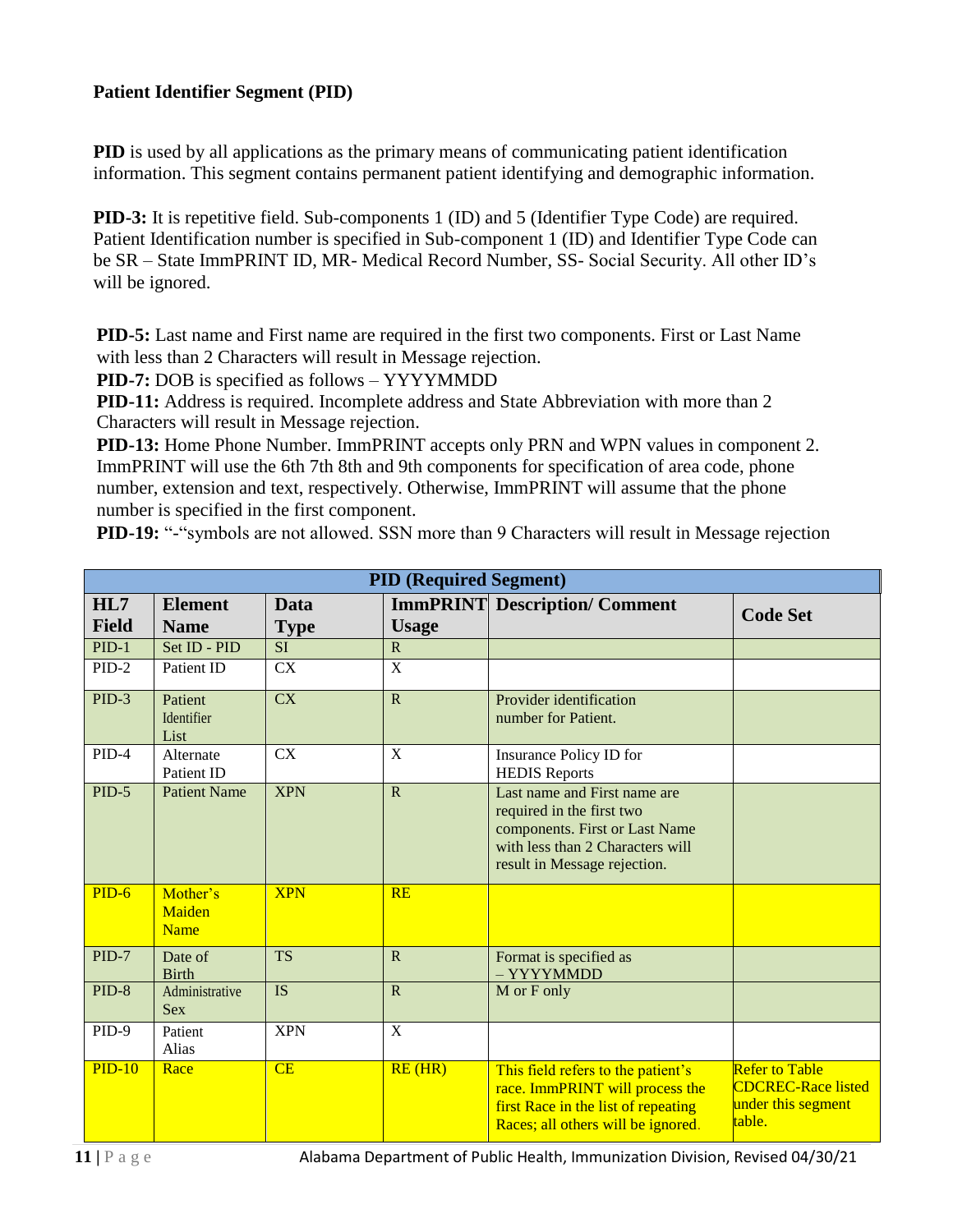| $PID-11$      | Patient<br><b>Address</b>                 | <b>XAD</b>             | $\mathbf R$    | Entire address should be<br>concatenated into one line:<br>street, city, state, zip code.                               |                                                                                           |
|---------------|-------------------------------------------|------------------------|----------------|-------------------------------------------------------------------------------------------------------------------------|-------------------------------------------------------------------------------------------|
| <b>PID-12</b> | County<br>Code                            | <b>IS</b>              | $\mathbf X$    | County belongs in address field                                                                                         |                                                                                           |
| $PID-13$      | Phone<br>$Number-$<br>Home                | <b>XTN</b>             | RE             | Maximum 4 repeats are supported.                                                                                        |                                                                                           |
| $PID-14$      | Phone<br>Number $-$<br><b>Business</b>    | <b>XTN</b>             | $\Omega$       |                                                                                                                         |                                                                                           |
| $PID-15$      | Primary<br>Language                       | CE                     | $\mathbf{O}$   |                                                                                                                         | HL70296                                                                                   |
| $PID-16$      | Marital<br><b>Status</b>                  | $\overline{\text{CE}}$ | $\mathbf{O}$   |                                                                                                                         |                                                                                           |
| $PID-17$      | Religion                                  | CE                     | $\overline{O}$ |                                                                                                                         |                                                                                           |
| $PID-18$      | Patient<br>Account<br>Number              | $\overline{\text{CX}}$ | $\mathbf{O}$   |                                                                                                                         |                                                                                           |
| $PID-19$      | <b>SSN</b><br>Number -<br>Patient         | ST                     | RE             |                                                                                                                         |                                                                                           |
| $PID-20$      | Driver's<br>License<br>Number-<br>Patient | <b>DLN</b>             | $\overline{X}$ |                                                                                                                         |                                                                                           |
| $PID-21$      | Mother's<br>Identifier                    | $\overline{\text{CX}}$ | $\overline{X}$ |                                                                                                                         |                                                                                           |
| $PID-22$      | Ethnicity                                 | CE                     | RE(HR)         |                                                                                                                         | <b>Refer to Table</b><br><b>CDCREC-Ethnic</b><br>Group listed user this<br>segment table. |
| $PID-23$      | <b>Birth Place</b>                        | ST                     | $\overline{O}$ |                                                                                                                         |                                                                                           |
| $PID-24$      | Multiple<br><b>Birth</b><br>Indicator     | $\overline{ID}$        | RE             | This field indicates whether the<br>patient was part of a multiple<br>birth                                             | HL7 0136                                                                                  |
| $PID-25$      | <b>Birth Order</b>                        | $\mathbf{NM}$          | C(RE/O)        | When a patient was part of a<br>multiple birth, a value (number)<br>indicating the patient's birth order<br>is entered. |                                                                                           |
| $PID-26$      | Citizenship                               | CE                     | $\Omega$       |                                                                                                                         |                                                                                           |
| <b>PID-27</b> | Veterans<br>Military<br><b>Status</b>     | CE                     | $\mathbf{O}$   |                                                                                                                         |                                                                                           |
| $PID-28$      | Nationality                               | CE                     | $\mathbf{O}$   |                                                                                                                         |                                                                                           |
| PID-29        | <b>Patient Death</b><br>Date and<br>Time  | ${\rm TS}$             | $\overline{X}$ | <b>ImmPRINT</b> receives<br>death certificates                                                                          |                                                                                           |
| <b>PID-30</b> | Patient<br>Death<br>Indicator             | ID                     | $\overline{X}$ |                                                                                                                         |                                                                                           |
| PID-31        | Identity<br>Unknown<br>Indicator          | ID                     | $\Omega$       |                                                                                                                         |                                                                                           |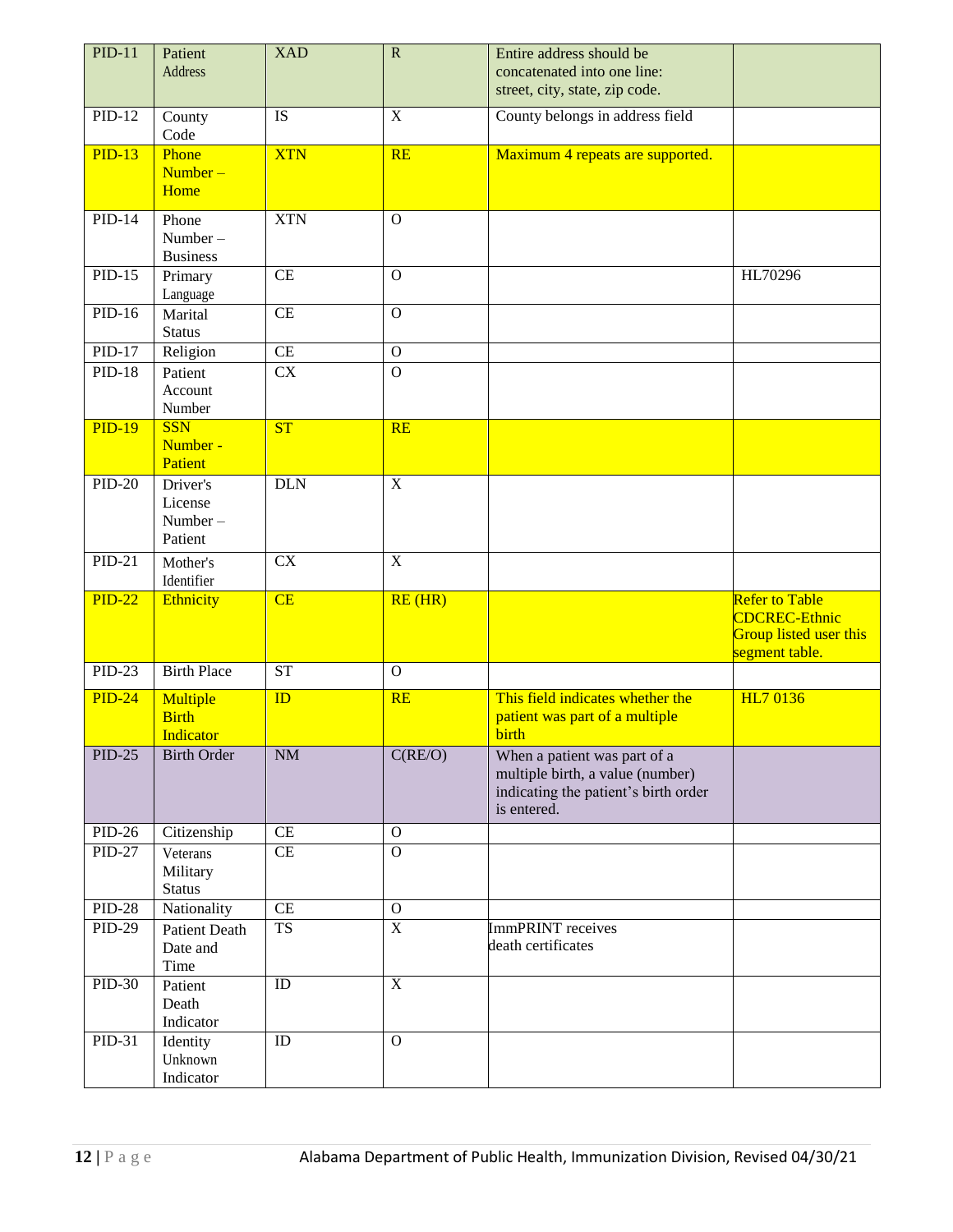| PID-32        | Identity<br>Reliability<br>Code | IS         | $\Omega$ |  |
|---------------|---------------------------------|------------|----------|--|
| $PID-33$      | Last Update<br>Date/Time        | <b>TS</b>  | $\Omega$ |  |
| PID-34        | Last Update<br>Facility         | HD         | $\Omega$ |  |
| $PID-35$      | Species<br>Code                 | CE         | $\Omega$ |  |
| $PID-36$      | <b>Breed Code</b>               | <b>CE</b>  | $\Omega$ |  |
| PID-37        | Strain                          | ST         | $\Omega$ |  |
| <b>PID-38</b> | Production<br>Class Code        | CE         | $\Omega$ |  |
| PID-39        | Tribal<br>Citizenship           | <b>CWE</b> | $\Omega$ |  |

Example:

PID|1||90524^^^Vestavia Pediatrics^MR||COOK^REBECCA^LEIGH^^^^L||20061125|F||2106-3^White^CDCREC|2000 Rive View Dr^^Birmingham^AL^33333^USA^L||^PRN^PH^^^205^6001111||ENG^ENGLISH^HL70296|||||||2 186-5^not Hispanic or Latino^CDCREC||Y|1|||||N

#### **CDCREC-Race**

User-defined Table 0005 – Race Use in PID-10 (Race)

| <b>US</b> Race codes                    | Description                               |
|-----------------------------------------|-------------------------------------------|
| $1002 - 5$                              | American Indian or Alaska Native          |
| 2028-9                                  | Asian                                     |
| 2076-8                                  | Native Hawaiian or Other Pacific Islander |
| 2054-5                                  | <b>Black or African-American</b>          |
| 2106-3                                  | White                                     |
| $2131 - 1$                              | <b>Other Race</b>                         |
| <empty field=""> <br/>blank&gt;</empty> | Unknown/undetermined                      |

#### **CDCREC-Ethnic Group**

Use in PID-22 (Ethnicity)

| US Ethnicity codes                            | Description            |
|-----------------------------------------------|------------------------|
| $ 2135-2 $                                    | Hispanic or Latino     |
| 2186-5                                        | Not Hispanic or Latino |
| $\leq$ empty field $\geq$ $\leq$ blank $\geq$ | Unknown                |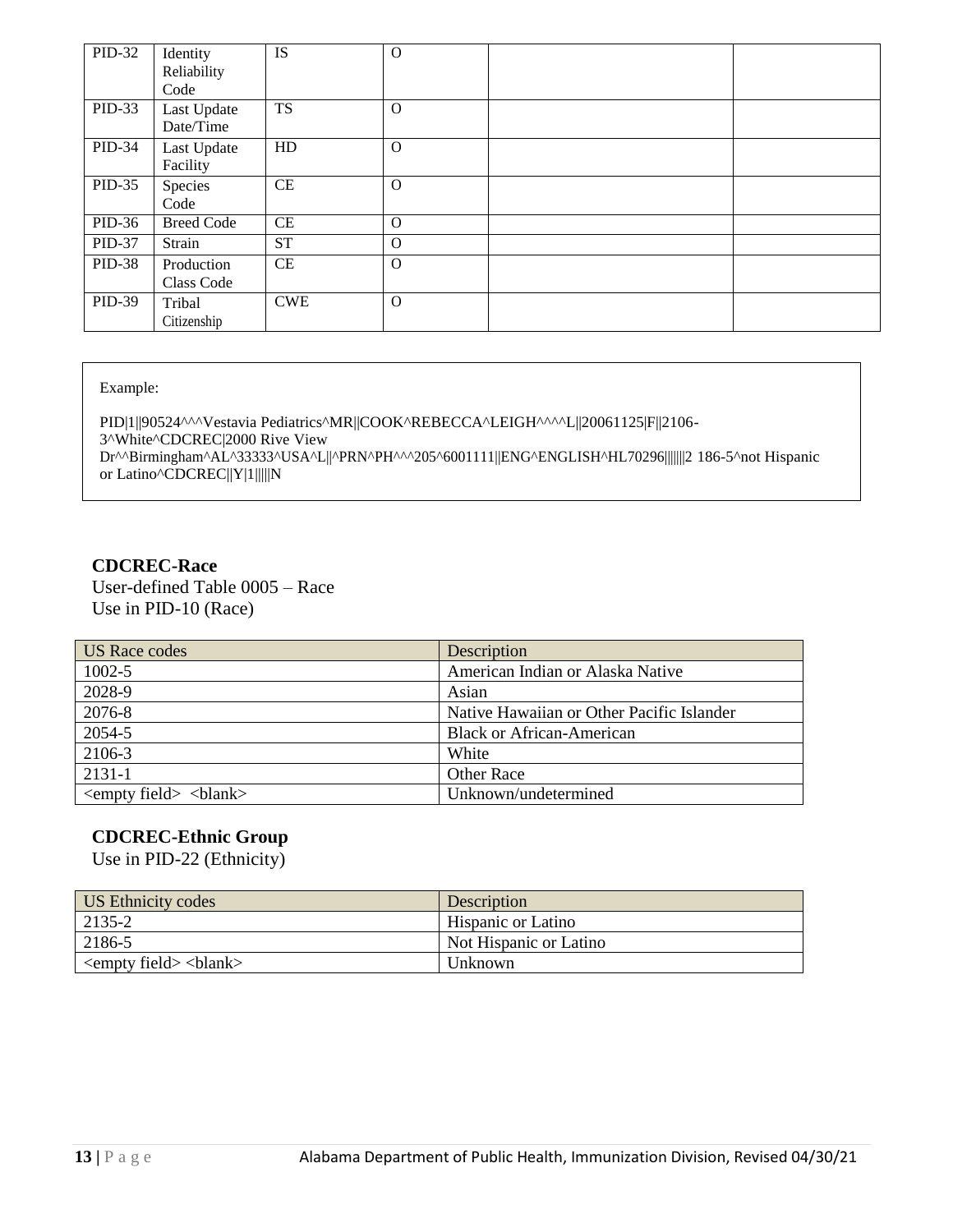# **PD1 - Patient Demographic**

Patient Additional Demographic segment contains demographic information that is more likely to change about the patient.

| <b>PD1 (Optional Segment)</b> |                                                              |                     |                                 |                                                                                       |                 |  |
|-------------------------------|--------------------------------------------------------------|---------------------|---------------------------------|---------------------------------------------------------------------------------------|-----------------|--|
| HL7<br><b>Field</b>           | <b>Element Name</b>                                          | Data<br><b>Type</b> | <b>ImmPRINT</b><br><b>Usage</b> | <b>Description/Comment</b>                                                            | <b>Code Set</b> |  |
| $PD1-1$                       | Living Dependency                                            | <b>IS</b>           | $\Omega$                        |                                                                                       |                 |  |
| $PD1-2$                       | Living Arrangement                                           | <b>IS</b>           | $\overline{O}$                  |                                                                                       |                 |  |
| $PD1-3$                       | <b>Patient Primary Facility</b>                              | <b>XON</b>          | $\mathbf{O}$                    |                                                                                       |                 |  |
| $PD1-4$                       | <b>Patient Primary Care</b><br>Provider name & ID<br>No.     | <b>XCN</b>          | $\overline{X}$                  |                                                                                       |                 |  |
| $PD1-5$                       | <b>Student Indicator</b>                                     | <b>IS</b>           | $\overline{O}$                  |                                                                                       |                 |  |
| $PD1-6$                       | Handicap                                                     | <b>IS</b>           | $\mathbf{O}$                    |                                                                                       |                 |  |
| $PD1-7$                       | Living Will Code                                             | $\overline{IS}$     | $\overline{O}$                  |                                                                                       |                 |  |
| $PD1-8$                       | Organ Donor Code                                             | <b>IS</b>           | $\overline{O}$                  |                                                                                       |                 |  |
| PD1-9                         | Separate Bill                                                | ID                  | $\overline{O}$                  |                                                                                       |                 |  |
| $PD1-10$                      | <b>Duplicate Patient</b>                                     | <b>CX</b>           | $\overline{O}$                  |                                                                                       |                 |  |
| PD1-11                        | <b>Publicity Code</b>                                        | <b>CE</b>           | $\overline{O}$                  |                                                                                       |                 |  |
| $PD1-12$                      | <b>Protection Indicator</b>                                  | ID                  | $\overline{O}$                  |                                                                                       |                 |  |
| $PD1-13$                      | <b>Protection Indicator</b><br><b>Effective Date</b>         | DT                  | $\overline{0}$                  |                                                                                       |                 |  |
| $PD1-14$                      | Place of Worship                                             | <b>XON</b>          | $\overline{0}$                  |                                                                                       |                 |  |
| $PD1-15$                      | <b>Advance Directive</b><br>Code                             | <b>CE</b>           | $\overline{0}$                  |                                                                                       |                 |  |
| $PD1-16$                      | <b>Immunization Registry</b><br><b>Status</b>                | <b>IS</b>           | RE                              |                                                                                       | <b>HL70441</b>  |  |
| PD1-17                        | <b>Immunization Registry</b><br><b>Status Effective Date</b> | DT                  | C(RE/X)                         | If the Immunization Registry<br>status is MOGE then the<br>effective date can be sent |                 |  |
| PD1-18                        | <b>Publicity Code</b><br><b>Effective Date</b>               | DT                  | $\overline{O}$                  |                                                                                       |                 |  |
| $PD1-19$                      | Military Branch                                              | <b>IS</b>           | $\Omega$                        |                                                                                       |                 |  |
| PD1-20                        | Military Rank/Grade                                          | <b>IS</b>           | $\overline{O}$                  |                                                                                       |                 |  |
| PD1-21                        | <b>Military Status</b>                                       | $\overline{IS}$     | $\overline{0}$                  |                                                                                       |                 |  |
|                               |                                                              |                     |                                 |                                                                                       |                 |  |

# **NK1- Next of Kin/Associated Parties**

Next of Kin/Associated Parties segment contains information about the patient's next of kin and other associated or related parties.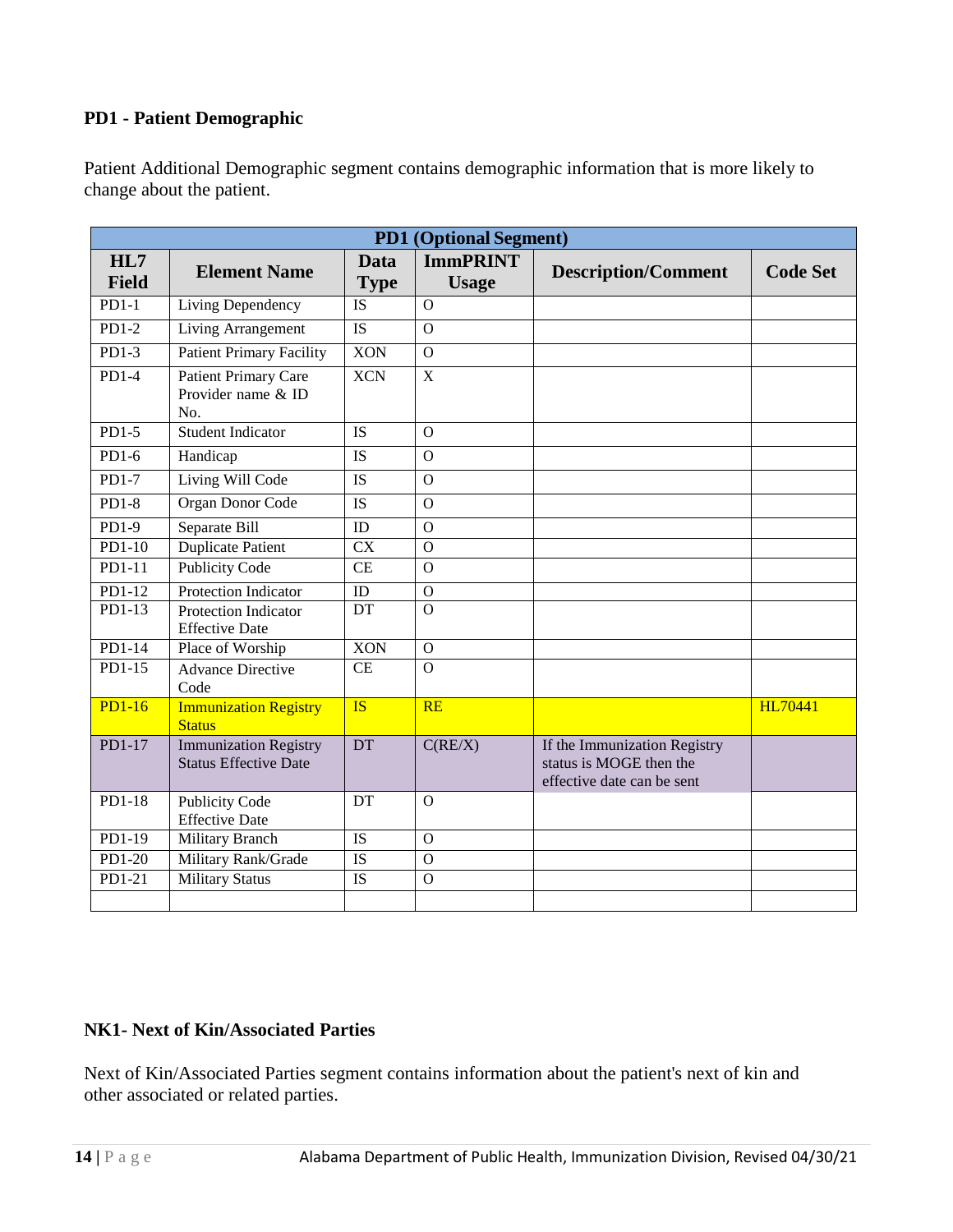| <b>NK1(Optional Segment)</b> |                                                    |                            |                                 |                                                                                                                                                           |                                                                              |  |
|------------------------------|----------------------------------------------------|----------------------------|---------------------------------|-----------------------------------------------------------------------------------------------------------------------------------------------------------|------------------------------------------------------------------------------|--|
| HL7<br><b>Field</b>          | <b>Elemen</b><br>t<br><b>Name</b>                  | <b>Data</b><br><b>Type</b> | <b>ImmPRINT</b><br><b>Usage</b> | <b>Description/Comment</b>                                                                                                                                | <b>Code Set</b>                                                              |  |
| $NK1-1$                      | Set ID - NK1                                       | <b>SI</b>                  | $\mathbf R$                     | This field contains the number<br>that identifies this transaction.                                                                                       |                                                                              |  |
| $NK1-2$                      | Name                                               | <b>XPN</b>                 | $\overline{R}$                  | This field contains the name of the next of HL70200 - Name<br>kin or associated party. Only<br>Mother's and Father's info will be<br>updated in ImmPRINT. | Type for<br>valid values                                                     |  |
| <b>NK1-3</b>                 | Relationship                                       | CE                         | $\mathbb{R}$                    | This field contains the personal<br>relationship that the next of<br>kin/associated party has to the patient.                                             | Refer to table<br>HL70063 -<br>relationship listed<br>under this<br>segment. |  |
| $NK1-4$                      | <b>Address</b>                                     | <b>XAD</b>                 | <b>RE</b>                       | ImmPRINT does not capture this info.                                                                                                                      |                                                                              |  |
| $NK1-5$                      | Phone<br><b>Number</b>                             | <b>XTN</b>                 | RE                              | ImmPRINT does not capture this info.                                                                                                                      |                                                                              |  |
| $NK1-6$                      | <b>Business</b><br>Phone Number                    | <b>XTN</b>                 | $\overline{0}$                  |                                                                                                                                                           |                                                                              |  |
| $NK1-7$                      | <b>Contact Role</b>                                | $\overline{\text{CE}}$     | $\overline{O}$                  |                                                                                                                                                           |                                                                              |  |
| $NK1-8$                      | <b>Start Date</b>                                  | DT                         | $\overline{O}$                  |                                                                                                                                                           |                                                                              |  |
| $NK1-9$                      | <b>End Date</b>                                    | DT                         | $\mathbf{O}$                    |                                                                                                                                                           |                                                                              |  |
| $NK1-10$                     | Next of Kin/<br>Associated                         | ST                         | $\overline{O}$                  |                                                                                                                                                           |                                                                              |  |
| <b>NK1-11</b>                | Next of Kin/<br>Associated<br>Parties              | <b>JCC</b>                 | $\mathbf{O}$                    |                                                                                                                                                           |                                                                              |  |
| $NK1-12$                     | Next of Kin<br>/ Associated<br>Parties<br>Employee | $\overline{\text{CX}}$     | $\mathbf{O}$                    |                                                                                                                                                           |                                                                              |  |
| $NK1-13$                     | Organization<br>Name - NK1                         | <b>XON</b>                 | $\overline{0}$                  |                                                                                                                                                           |                                                                              |  |
| $NK1-14$                     | <b>Marital Status</b>                              | CE                         | $\overline{O}$                  |                                                                                                                                                           |                                                                              |  |
| NK1-15                       | Administrative<br><b>Sex</b>                       | <b>IS</b>                  | $\overline{0}$                  | M or F only                                                                                                                                               |                                                                              |  |
| <b>NK1-16</b>                | Date/Time<br>of Birth                              | <b>TS</b>                  | $\overline{O}$                  |                                                                                                                                                           |                                                                              |  |
| NK1-17                       | Living<br>Dependenc                                | $\overline{IS}$            | $\overline{0}$                  |                                                                                                                                                           |                                                                              |  |
| $NK1-18$                     | Ambulatory<br><b>Status</b>                        | <b>IS</b>                  | $\overline{O}$                  |                                                                                                                                                           |                                                                              |  |
| NK1-19                       | Citizenship                                        | CE                         | $\overline{O}$                  |                                                                                                                                                           |                                                                              |  |
| <b>NK1-20</b>                | Primary<br>Language                                | CE                         | $\overline{0}$                  |                                                                                                                                                           |                                                                              |  |
| <b>NK1-21</b>                | Living<br>Arrangement                              | $\overline{1S}$            | $\overline{0}$                  |                                                                                                                                                           |                                                                              |  |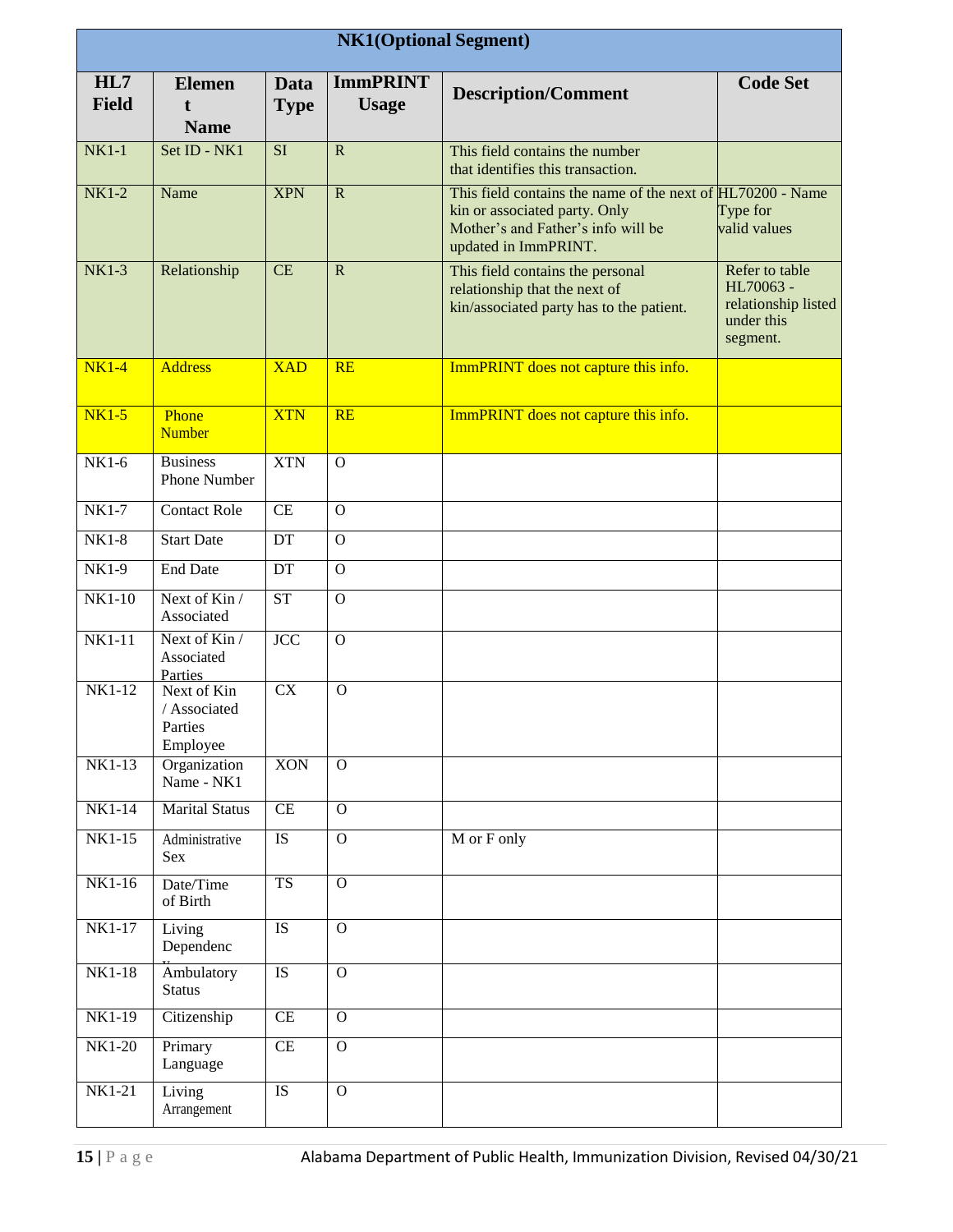| <b>NK1-22</b> | <b>Publicity Code</b>                          | CE                     | $\overline{0}$                                           |  |
|---------------|------------------------------------------------|------------------------|----------------------------------------------------------|--|
| <b>NK1-23</b> | Protection<br>Indicator                        | ID                     | $\overline{0}$                                           |  |
| NK1-24        | Student<br>Indicator                           | <b>IS</b>              | $\overline{0}$                                           |  |
| NK1-25        | Religion                                       | $\rm CE$               | $\mathbf{O}$                                             |  |
| <b>NK1-26</b> | Mother's<br>Maiden Name                        | <b>XPN</b>             | $\overline{0}$                                           |  |
| <b>NK1-27</b> | Nationality                                    | $\rm CE$               | $\overline{0}$                                           |  |
| <b>NK1-28</b> | <b>Ethnic Group</b>                            | CE                     | $\overline{0}$                                           |  |
| <b>NK1-29</b> | <b>Contact Reason</b>                          | CE                     | $\overline{0}$                                           |  |
| <b>NK1-30</b> | Contact<br>Person's Name                       | <b>XPN</b>             | $\mathbf{O}$                                             |  |
| <b>NK1-31</b> | Contact<br>Person's<br>Telephone<br>Number     | <b>XPN</b>             | $\overline{0}$                                           |  |
| NK1-32        | Contact<br>Person's<br>Address                 | <b>XAD</b>             | $\overline{0}$                                           |  |
| NK1-33        | Next of<br>Kin/Associated                      | $\overline{\text{CX}}$ | $\overline{0}$                                           |  |
| NK1-34        | <b>Job Status</b>                              | <b>IS</b>              | $\overline{0}$                                           |  |
| NK1-35        | Race                                           | CE                     | $\overline{0}$                                           |  |
| NK1-36        | Handicap                                       | <b>IS</b>              | $\overline{0}$                                           |  |
| <b>NK1-37</b> | Contact<br>Person Social<br>Security<br>Number | <b>ST</b>              | $\overline{0}$                                           |  |
| NK1-38        | Next of Kin<br><b>Birth Place</b>              | <b>ST</b>              | $\mathbf{0}$                                             |  |
| NK1-39        | <b>VIP</b> Indicator                           | IS                     | $\mathbf{O}$                                             |  |
| Example:      |                                                |                        | NK1 1 Cok^Jan^^^^^L MTH^Mother^HL70063 2000 Rive View Dr |  |

^^Birmingham^AL^33333^^L|^PRN^PH^^^205^6001111|||||||||S|F|19590510|||||||||||||||||||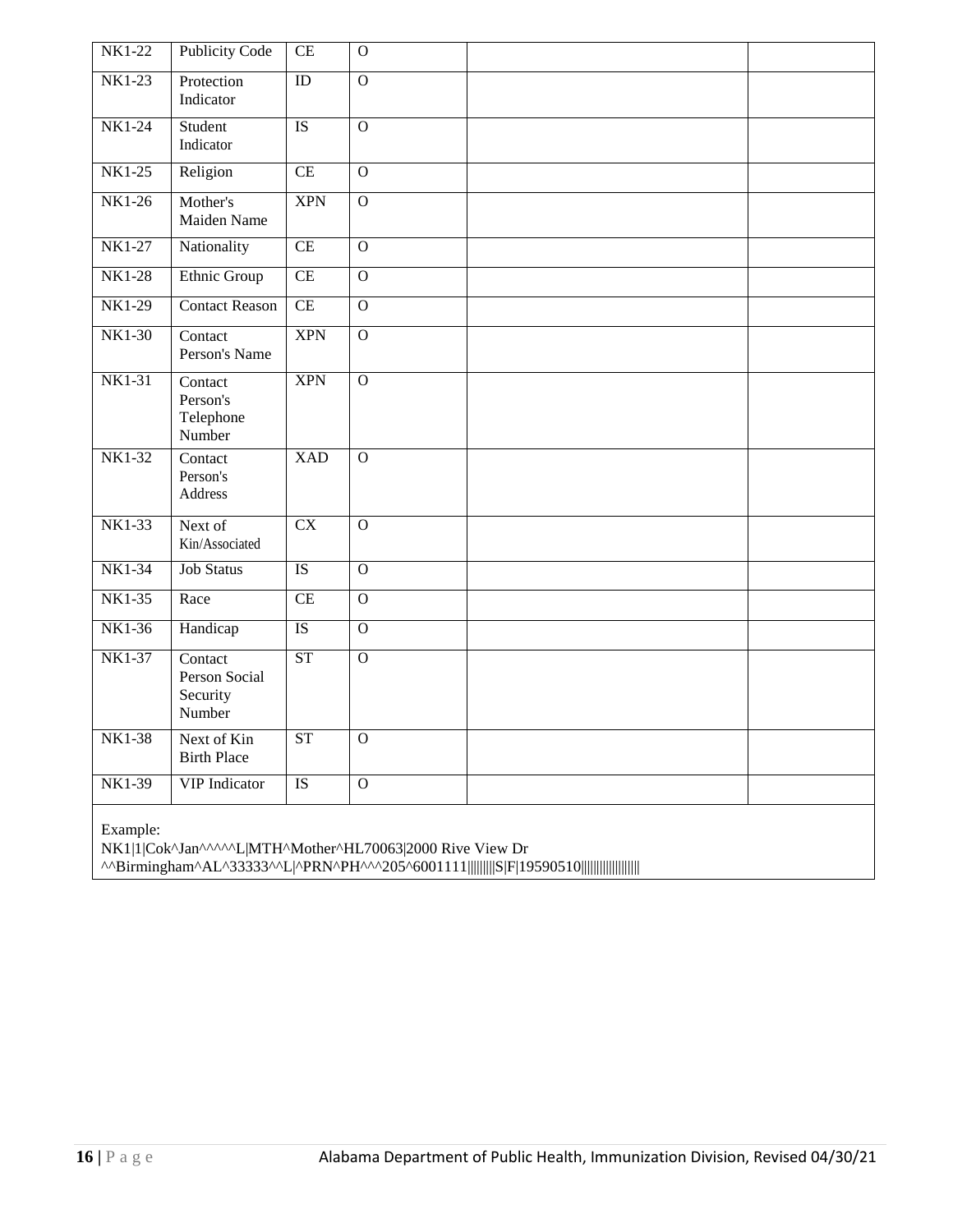# **User-defined Table 0063 – Relationship**

# **Use in NK1-3**

| Value       | Description    |
|-------------|----------------|
| <b>BRO</b>  | <b>Brother</b> |
| CGV         | Care giver     |
| <b>CHD</b>  | Child          |
| ${\rm FCH}$ | Foster Child   |
| <b>FTH</b>  | Father         |
| <b>GRD</b>  | Guardian       |
| <b>GRP</b>  | Grandparent    |
| <b>MTH</b>  | Mother         |
| <b>OTH</b>  | Other          |
| PAR         | Parent         |
| <b>SCH</b>  | Stepchild      |
| <b>SEL</b>  | Self           |
| <b>SIB</b>  | Sibling        |
| <b>SIS</b>  | Sister         |
| <b>SPO</b>  | Spouse         |

# **Order Request Segment (ORC)**

Common Order Segment is used to transmit fields that are common to all orders (all types of services that are requested). While not all immunizations recorded in an immunization message are able to be associated with an order, each RXA must be associated with one ORC, with a unique value in field ORC-3 (Filler Order Number) for that RXA, based on the HL7 2.5.1 standard.

**ORC-12**: Use 1<sup>st</sup> component for NPI number, components  $2 - 7$  to record the name & designation and "**NPI**" in the 13<sup>th</sup> component. Encountered doses with no NPI numbers will result in dose rejection. For historical doses it can be null.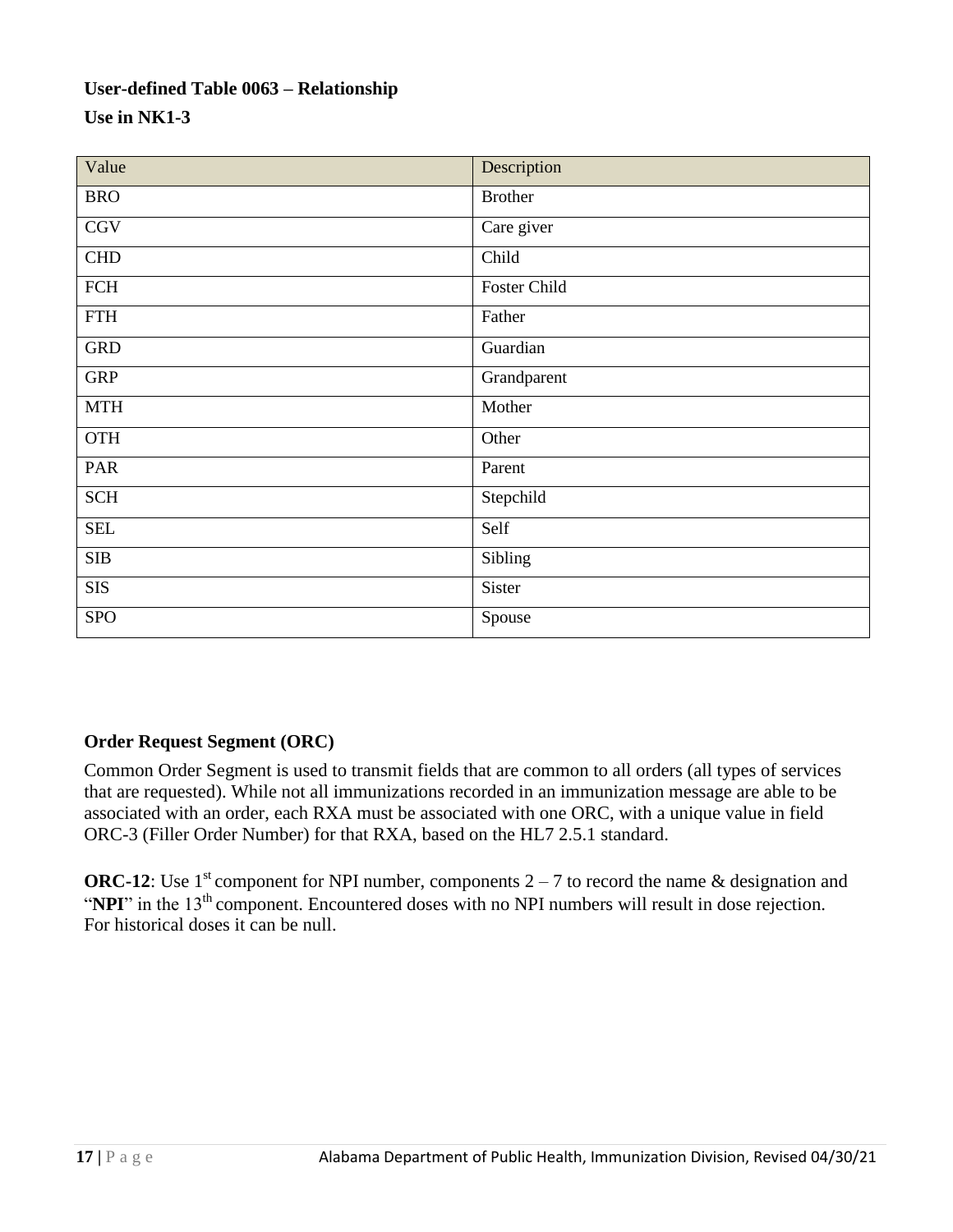| <b>ORC</b> (Required Segment)                |                                               |                     |                                 |                                                                                                                                                                                                                                                                                  |                 |  |  |
|----------------------------------------------|-----------------------------------------------|---------------------|---------------------------------|----------------------------------------------------------------------------------------------------------------------------------------------------------------------------------------------------------------------------------------------------------------------------------|-----------------|--|--|
| Each RXA needs to be preceded by ORC Segment |                                               |                     |                                 |                                                                                                                                                                                                                                                                                  |                 |  |  |
| HL7<br><b>Field</b>                          | <b>Element Name</b>                           | Data<br><b>Type</b> | <b>ImmPRINT</b><br><b>Usage</b> | <b>Description/Comment</b>                                                                                                                                                                                                                                                       | <b>Code Set</b> |  |  |
| ORC-1                                        | <b>Order Control</b>                          | ID                  | $\mathbf{R}$                    |                                                                                                                                                                                                                                                                                  |                 |  |  |
| $ORC-2$                                      | <b>Placer Order</b><br><b>Number</b>          | Ы                   | RE                              |                                                                                                                                                                                                                                                                                  |                 |  |  |
| ORC-3                                        | <b>Filler Order</b><br>Number                 | EI                  | $\mathbf R$                     |                                                                                                                                                                                                                                                                                  |                 |  |  |
| ORC-4                                        | Placer Group<br>Number                        | $E$ I               | $\mathbf{O}$                    |                                                                                                                                                                                                                                                                                  |                 |  |  |
| $ORC-5$                                      | <b>Order Status</b>                           | ID                  | $\mathbf{O}$                    |                                                                                                                                                                                                                                                                                  |                 |  |  |
| ORC-6                                        | <b>Response Flag</b>                          | ID                  | $\overline{O}$                  |                                                                                                                                                                                                                                                                                  |                 |  |  |
| ORC-7                                        | Quantity/Timing                               | <b>TQ</b>           | $\mathbf X$                     |                                                                                                                                                                                                                                                                                  |                 |  |  |
| ORC-8                                        | Parent                                        | EIP                 | $\mathbf{O}$                    |                                                                                                                                                                                                                                                                                  |                 |  |  |
| ORC-9                                        | Date/Time of<br>Transaction                   | <b>TS</b>           | $\Omega$                        |                                                                                                                                                                                                                                                                                  |                 |  |  |
| <b>ORC-10</b>                                | <b>Entered By</b>                             | <b>XCN</b>          | RE                              |                                                                                                                                                                                                                                                                                  |                 |  |  |
| $ORC-11$                                     | Verified By                                   | <b>XCN</b>          | $\sigma$                        |                                                                                                                                                                                                                                                                                  |                 |  |  |
| $ORC-12$                                     | <b>Ordering Provider</b>                      | <b>XCN</b>          | C(RE/O)                         | Use 1 <sup>st</sup> component for NPI<br>number, components $2 - 7$ to<br>record the name & designation<br>and "NPI" in the 13 <sup>th</sup><br>component.<br>Encountered doses with no NPI<br>numbers will result in dose<br>rejection. For historical doses it<br>can be null. |                 |  |  |
| <b>ORC-13</b>                                | <b>Enterer's Location</b>                     | PL                  | $\mathbf{O}$                    |                                                                                                                                                                                                                                                                                  |                 |  |  |
| ORC-14                                       | Call Back Phone<br>Number                     | <b>XTN</b>          | $\Omega$                        |                                                                                                                                                                                                                                                                                  |                 |  |  |
| <b>ORC-15</b>                                | Order Effective<br>Date/Time                  | <b>TS</b>           | $\mathbf{O}$                    |                                                                                                                                                                                                                                                                                  |                 |  |  |
| <b>ORC-16</b>                                | Order Control<br>Code Reason                  | CE                  | $\mathbf{O}$                    |                                                                                                                                                                                                                                                                                  |                 |  |  |
| <b>ORC-17</b>                                | <b>Entering</b><br>Organization               | CE                  | RE                              |                                                                                                                                                                                                                                                                                  |                 |  |  |
| <b>ORC-18</b>                                | <b>Entering Device</b>                        | CE                  | $\mathbf{O}$                    |                                                                                                                                                                                                                                                                                  |                 |  |  |
| <b>ORC-19</b>                                | Action By                                     | <b>XCN</b>          | $\mathbf{O}$                    |                                                                                                                                                                                                                                                                                  |                 |  |  |
| $ORC-20$                                     | Advanced<br><b>Beneficiary Notice</b><br>Code | CE                  | $\mathbf{O}$                    |                                                                                                                                                                                                                                                                                  |                 |  |  |
| $ORC-21$                                     | <b>Ordering Facility</b><br>Name              | <b>XON</b>          | $\mathbf{O}$                    |                                                                                                                                                                                                                                                                                  |                 |  |  |
| <b>ORC-22</b>                                | <b>Ordering Facility</b><br>Address           | <b>XAD</b>          | $\overline{O}$                  |                                                                                                                                                                                                                                                                                  |                 |  |  |
| ORC-23                                       | <b>Ordering Facility</b><br>Phone Number      | <b>XTN</b>          | $\mathbf{O}$                    |                                                                                                                                                                                                                                                                                  |                 |  |  |
| $ORC-24$                                     | <b>Ordering Provider</b><br>Address           | <b>XAD</b>          | $\overline{0}$                  |                                                                                                                                                                                                                                                                                  |                 |  |  |
| $ORC-25$                                     | <b>Order Status</b><br>Modifier               | <b>CWE</b>          | $\overline{0}$                  |                                                                                                                                                                                                                                                                                  |                 |  |  |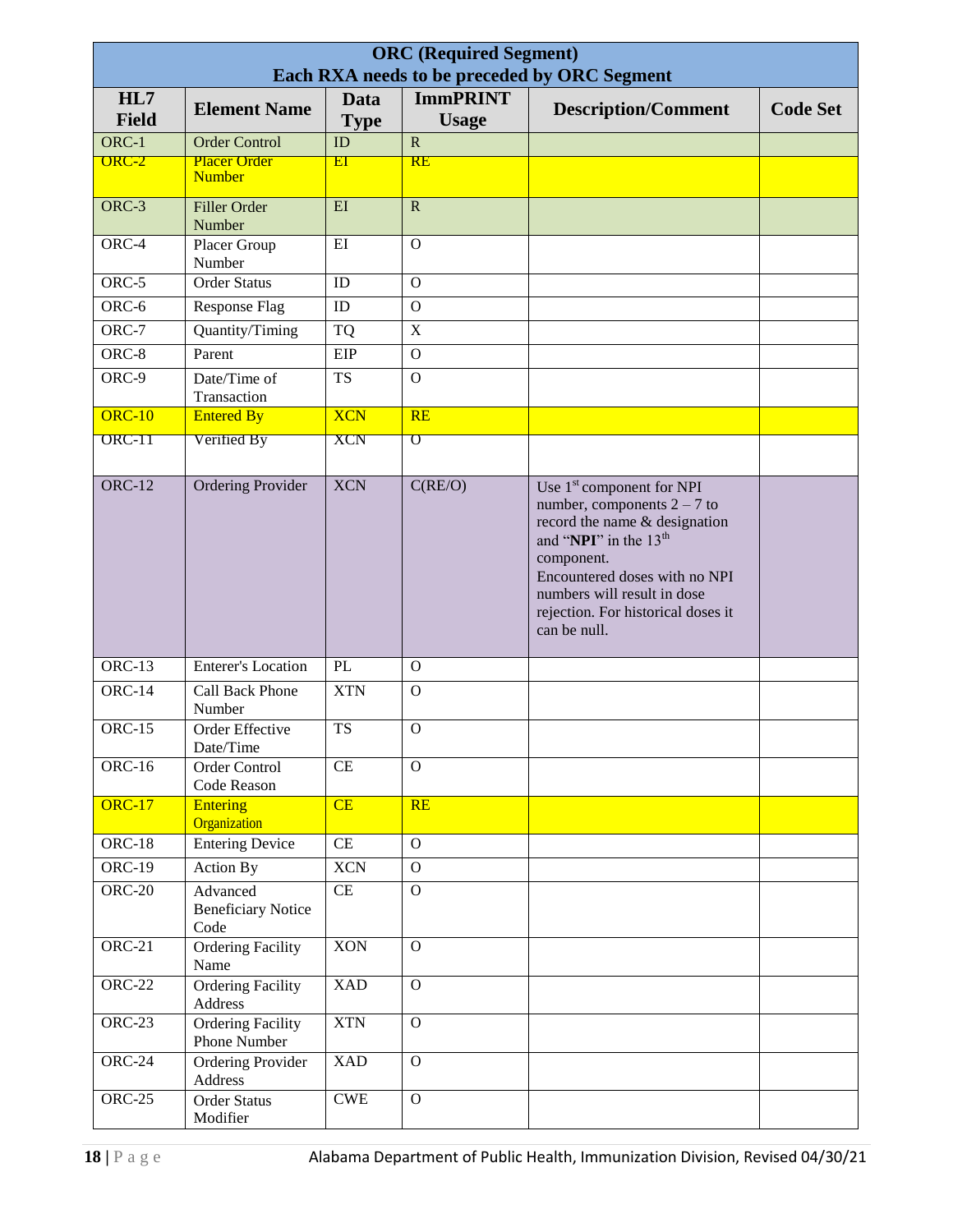| ORC-26   | Advanced<br><b>Beneficiary Notice</b>                             | $\overline{\text{CWE}}$ | $\Omega$ |                                                                                             |  |
|----------|-------------------------------------------------------------------|-------------------------|----------|---------------------------------------------------------------------------------------------|--|
|          | Override Reason                                                   |                         |          |                                                                                             |  |
| $ORC-27$ | Filler's Expected<br>Availability<br>Date/Time                    | <b>TS</b>               | $\Omega$ |                                                                                             |  |
| $ORC-28$ | Confidentiality<br>Code                                           | <b>CWE</b>              | $\Omega$ |                                                                                             |  |
| ORC-29   | Order Type                                                        | <b>CWE</b>              | $\Omega$ |                                                                                             |  |
| ORC-30   | Enterer<br>Authorization<br>Mode                                  | <b>CNE</b>              | $\Omega$ |                                                                                             |  |
| ORC-31   | Parent Universal<br>Service identifier                            | <b>CWE</b>              | $\Omega$ |                                                                                             |  |
| Example: |                                                                   |                         |          |                                                                                             |  |
|          | ORC RE 416944 444788       1000^test^test^test^^^^^The Children's |                         |          |                                                                                             |  |
|          |                                                                   |                         |          | Hospital  1111111111111^Test^Judy^T^^^^^^^^^^NPI     100^Test Medical Group    TEST Medical |  |
|          |                                                                   |                         |          |                                                                                             |  |

# **Pharmacy/Treatment Administration Segment (RXA)**

RXA segment carries pharmacy administration data. This segment is a child of an ORC segment, which a repeating segment in the VXU messages. Because ORC can repeat, an unlimited number of vaccinations may be included in a message.

**RXA-3:** Date the vaccine was given. ImmPRINT does not utilize any time component.

**RXA-5:** For CVX Codes 1 to 9, key it with a prefix 0. E.g. CVX Code for MMR is "03" and not just "3".

**RXA-11:** For encountered doses, send Site ID (same as MSH4) in RXA 11-4.

For Historical doses, it will be null.

**RXA-15:** The maximum length for Lot numbers is 10.

**RXA-17:** ImmPRINT does not support repetition of this field.

Note: Don't use '&' symbol in RXA/SubstanceManufacturerName/Text as it is a HL7 encoding character. Each RXA must be preceded by an ORC segment.

| <b>RXA</b> (Required Segment)<br>Each RXA needs to be associated with an ORC Segment |                                                                         |             |              |                                                                                |                 |  |
|--------------------------------------------------------------------------------------|-------------------------------------------------------------------------|-------------|--------------|--------------------------------------------------------------------------------|-----------------|--|
| HL7<br><b>Field</b>                                                                  | <b>ImmPRINT</b><br><b>Element</b><br>Data<br><b>Description/Comment</b> |             |              |                                                                                | <b>Code Set</b> |  |
|                                                                                      | <b>Name</b>                                                             | <b>Type</b> | <b>Usage</b> |                                                                                |                 |  |
| $RXA-1$                                                                              | Give Sub-ID<br>Counter                                                  | <b>NM</b>   | $\mathbf R$  |                                                                                |                 |  |
| $RXA-2$                                                                              | Administration<br>Sub-ID Counter                                        | <b>NM</b>   | $\mathbf R$  |                                                                                |                 |  |
| $RXA-3$                                                                              | Date/Time<br>Start of<br>Administration                                 | <b>TS</b>   | $\mathbf R$  | Date the vaccine was given.<br>ImmPRINT does not utilize any<br>time component |                 |  |
| $RXA-4$                                                                              | Date/Time End<br>of<br>Administration                                   | <b>TS</b>   | $\Omega$     |                                                                                |                 |  |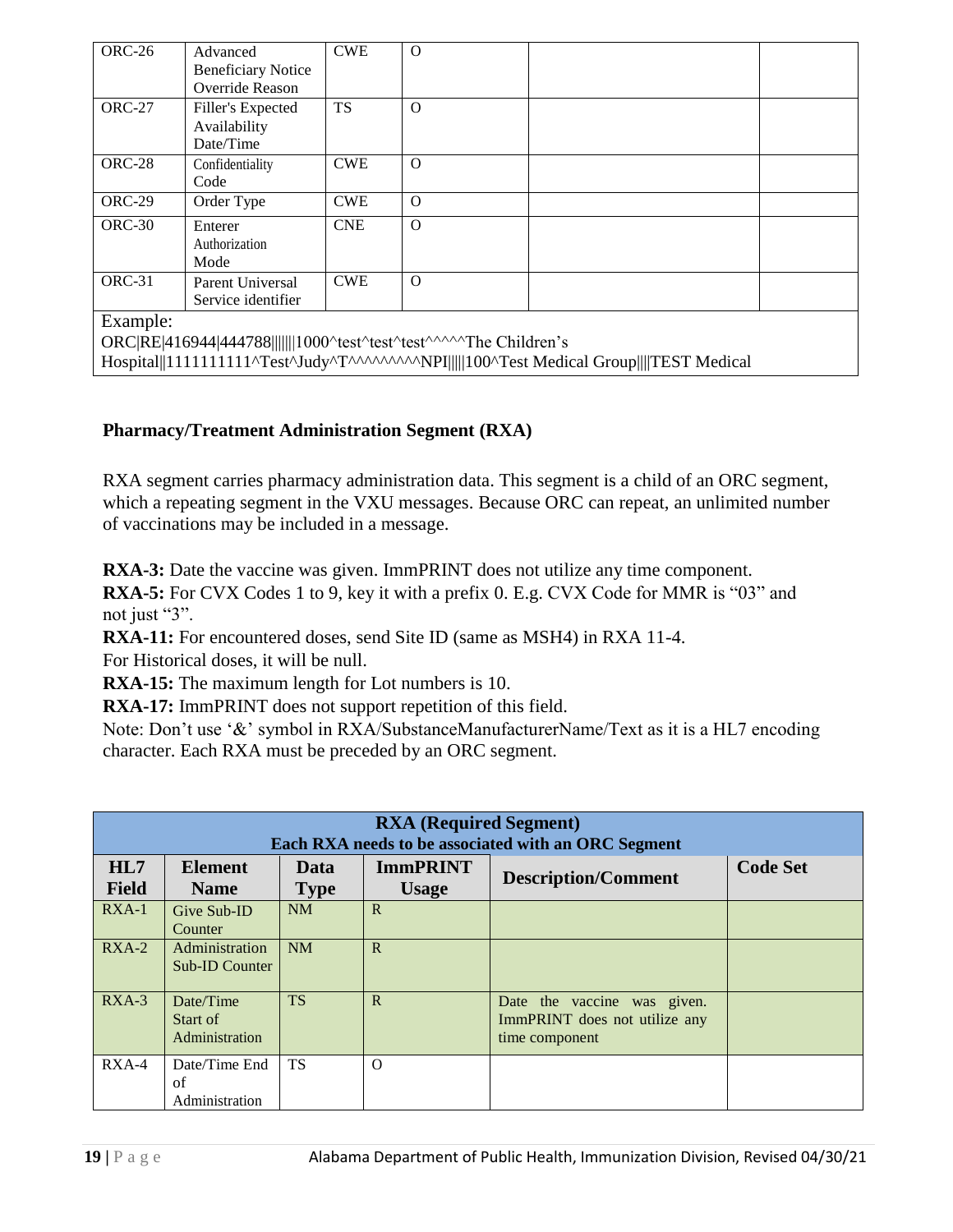| $RXA-5$       | Administered<br>Code                         | CE         | $\mathbf R$         | NDC codes are 11 digits and it<br>should include hyphens and must<br>be in 5-4-2 format to be<br>acceptable.                                                                                                                                                                       | <b>CVX/NDC</b> |
|---------------|----------------------------------------------|------------|---------------------|------------------------------------------------------------------------------------------------------------------------------------------------------------------------------------------------------------------------------------------------------------------------------------|----------------|
| $RXA-6$       | Administered<br>Amount                       | NM         | $\mathbf R$         | Dose size, numeric volume                                                                                                                                                                                                                                                          |                |
| RXA-7         | Administered<br>Units                        | CE         | C(R/O)              | Is required if RXA-6 is<br>present                                                                                                                                                                                                                                                 | <b>UCUM</b>    |
| RXA-8         | Administered<br>Dosage Form                  | CE         | $\mathbf{O}$        |                                                                                                                                                                                                                                                                                    |                |
| RXA-9         | Administration<br><b>Notes</b>               | CE         | $\mathbf R$         | ImmPRINT uses the first<br>component of this field to indicate<br>the source of information for this<br>immunization record or, more<br>generically, whether the<br>immunization being reported has<br>just been administered (new) or<br>came from other records<br>(historical). | <b>NIP001</b>  |
| $RXA-10$      | Administering<br>Provider                    | <b>XCN</b> | C(RE/O)             |                                                                                                                                                                                                                                                                                    |                |
| $RXA-11$      | Administered<br>- at Location                | $LA-2$     | C(RE/O)             | For encountered doses, send Site ID<br>(same as MSH4) in RXA 11-4.<br>For Historical doses, it will be<br>null.                                                                                                                                                                    |                |
| <b>RXA-12</b> | Administered<br>Per (Time<br>Unit)           | <b>ST</b>  | $\overline{O}$      |                                                                                                                                                                                                                                                                                    |                |
| <b>RXA-13</b> | Administered<br>Strength                     | <b>NM</b>  | $\mathbf{O}$        |                                                                                                                                                                                                                                                                                    |                |
| <b>RXA-14</b> | Administered<br><b>Strength Units</b>        | CE         | $\overline{O}$      |                                                                                                                                                                                                                                                                                    |                |
| $RXA-15$      | Substance<br>Lot Number                      | <b>ST</b>  | C(R/O)              | Required for administered<br>vaccinations (RXA-9 = 00) or<br>encountered shots.<br>The maximum length for Lot<br>numbers is 10. Multiple Lot<br>numbers must be separated by<br>component separator.                                                                               |                |
| $RXA-16$      | Substance<br>Expiration                      | <b>TS</b>  | C(RE/O)             | Required for encountered shots                                                                                                                                                                                                                                                     |                |
| <b>RXA-17</b> | Substance<br>Manufacturer<br>Name            | CE         | C(R/O)              | Required for encountered shots.<br>ImmPRINT does not support<br>repetition of this field.<br>Note: Don't use '&' symbol in<br>RXA/Substance Manufacturer<br>Name/Text as it is a HL7<br>encoding character.                                                                        | <b>MVX</b>     |
| <b>RXA-18</b> | Substance/Tr<br>eatment<br>Refusal<br>Reason | CE         | $\overline{C(R/O)}$ | If this field is populated,<br>then RXA20 is 'RE'                                                                                                                                                                                                                                  | <b>NIP002</b>  |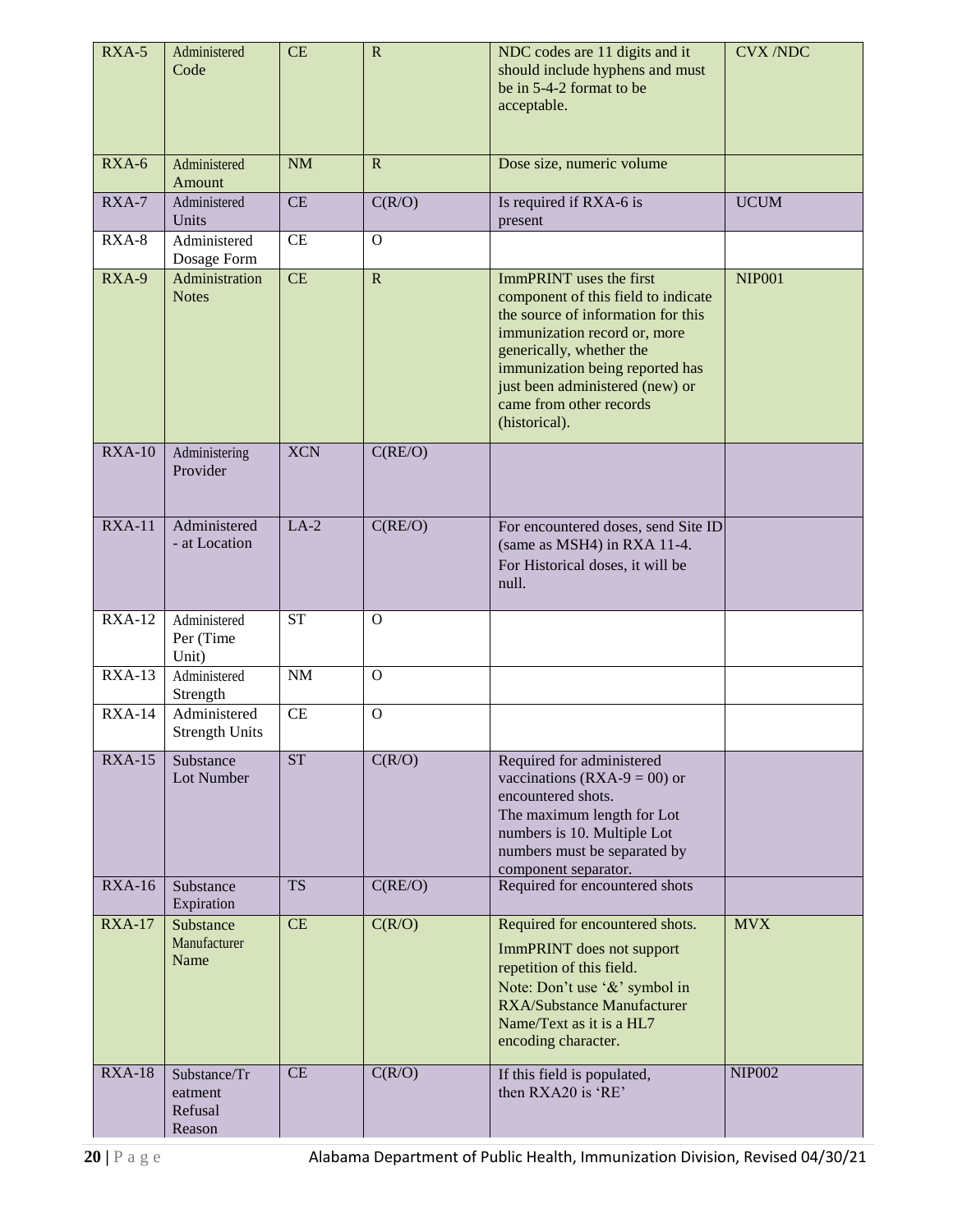| $RXA-19$                                                                                                                                                                                                                                                              | Indication                                           | CE                     | $\Omega$       |                                                                                                                                                                                                                                                                                                           |                |
|-----------------------------------------------------------------------------------------------------------------------------------------------------------------------------------------------------------------------------------------------------------------------|------------------------------------------------------|------------------------|----------------|-----------------------------------------------------------------------------------------------------------------------------------------------------------------------------------------------------------------------------------------------------------------------------------------------------------|----------------|
| <b>RXA-20</b>                                                                                                                                                                                                                                                         | Completion<br><b>Status</b>                          | ID                     | <b>RE</b>      |                                                                                                                                                                                                                                                                                                           | <b>HL70322</b> |
| $RXA-21$                                                                                                                                                                                                                                                              | <b>Action Code -</b><br><b>RXA</b>                   | $\overline{D}$         | RE             | This field provides a method of<br>communicating whether a<br>vaccination is new (code A) or<br>correcting vaccination<br>information previously<br>transmitted to ImmPRINT, either<br>by updating incorrect or missing<br>information (code<br>U) or by deleting the vaccination<br>altogether (code D). | HL70323        |
| <b>RXA-22</b>                                                                                                                                                                                                                                                         | <b>System Entry</b><br>Date/Time                     | <b>TS</b>              | $\Omega$       |                                                                                                                                                                                                                                                                                                           |                |
| <b>RXA-23</b>                                                                                                                                                                                                                                                         | Administered<br>Drug Strength<br>Volume              | $\overline{\text{NM}}$ | $\overline{0}$ |                                                                                                                                                                                                                                                                                                           |                |
| <b>RXA-24</b>                                                                                                                                                                                                                                                         | Administered<br>Drug Strength<br><b>Volume Units</b> | <b>CWE</b>             | $\Omega$       |                                                                                                                                                                                                                                                                                                           |                |
| <b>RXA-25</b>                                                                                                                                                                                                                                                         | Administered<br><b>Barcode</b><br>Identifier         | <b>CWE</b>             | $\overline{O}$ |                                                                                                                                                                                                                                                                                                           |                |
| $RXA-26$                                                                                                                                                                                                                                                              | Pharmacy<br>Order Type                               | $\overline{ID}$        | $\Omega$       |                                                                                                                                                                                                                                                                                                           |                |
| Example:<br>RXA 0 1 20200514 20200514 00005-1971-01^pneumococcal conjugate PCV 13^NDC^133^pneumococcal conjugate<br>PCV 13^CVX .5 mL^mL^UCUM  00^NEW<br>IMMUNIZATIONRECORD^NIP001 ^Morehead^Barbara^^^^^^^L ^^^20986    ck0843 20220331 PFR^Pfizer,<br>Inc^MVX   CP A |                                                      |                        |                |                                                                                                                                                                                                                                                                                                           |                |

# **RXR – Pharmacy/Treatment Route Segment**

The Pharmacy/Treatment Route segment contains the alternative combination of route, site, administration device, and administration method that are prescribed as they apply to an order.

|              | <b>RXR</b> (Conditional)               |             |                 |                            |                 |  |
|--------------|----------------------------------------|-------------|-----------------|----------------------------|-----------------|--|
| HL7          | <b>Element Nam</b>                     | Data        | <b>ImmPRINT</b> | <b>Description/Comment</b> | <b>Code Set</b> |  |
| <b>Field</b> |                                        | <b>Type</b> | <b>Usage</b>    |                            |                 |  |
| $RXR-1$      | Route                                  | CE          | <b>RE</b>       |                            | <b>NCIT</b>     |  |
| $RXR-2$      | <b>Administration Site</b>             | <b>CWE</b>  | <b>RE</b>       |                            | HL70163         |  |
| $RXR-3$      | Administration<br>Device               | <b>CE</b>   | $\Omega$        |                            |                 |  |
| $RXR-4$      | Administration<br>Method               | <b>CWE</b>  | $\Omega$        |                            |                 |  |
| $RXR-5$      | <b>Routing Instruction</b>             | <b>CE</b>   | $\Omega$        |                            |                 |  |
| $RXR-6$      | <b>Administration Site</b><br>Modifier | <b>CWE</b>  | $\Omega$        |                            |                 |  |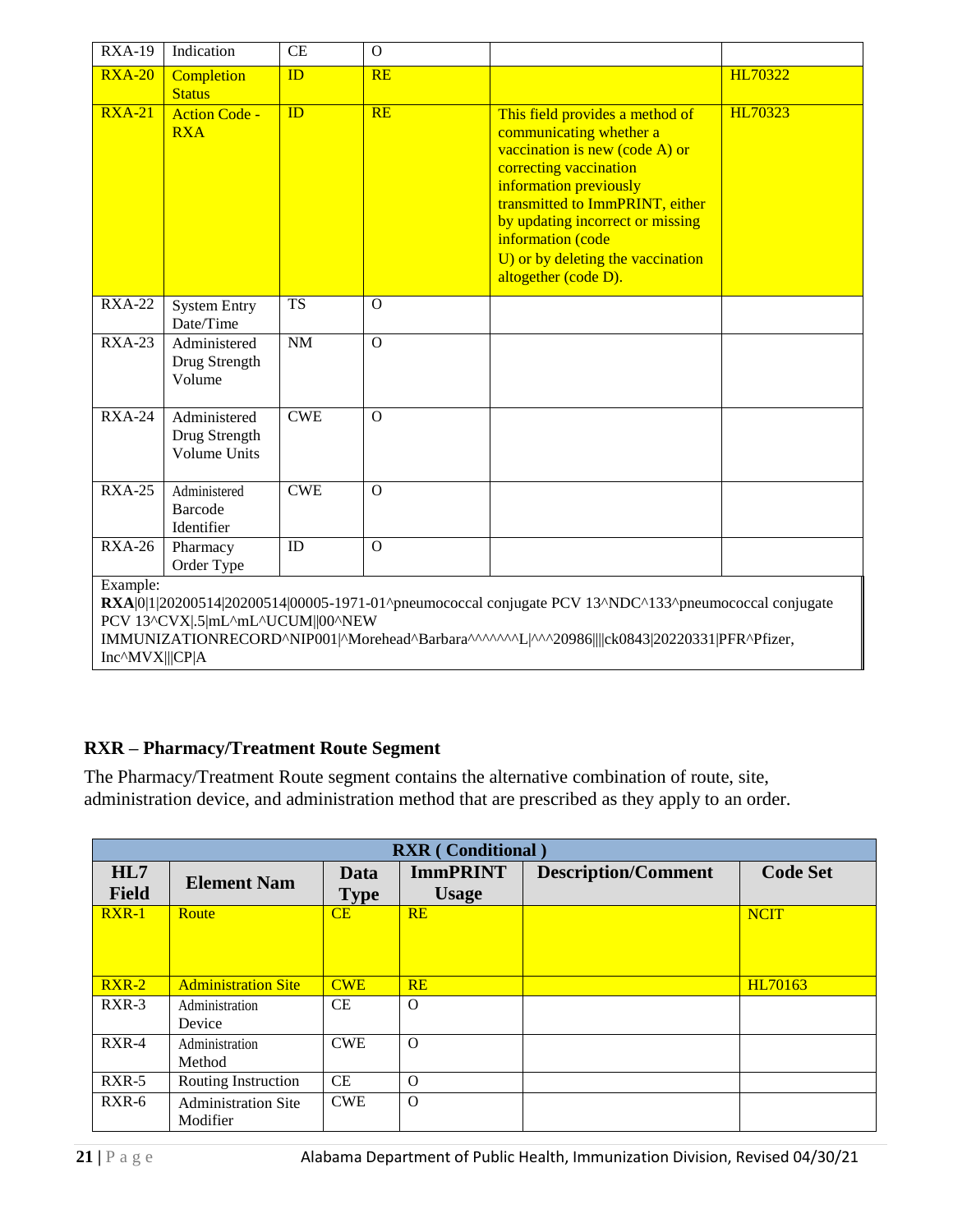#### **Observation Result Segment (OBX)**

The Observation/Result segment has many uses. It carries observations about the object of its parent segment. In VXU, this segment is associated with the RXA or immunization record.

The basic format is a question (OBX-3) and an answer (OBX-5). The data type for the answer/value in OBX-5 is indicated in OBX-2. If multiple OBX segments are needed to communicate a concept, these are grouped by having a common value in the Observation Sub- ID (OBX-4).

#### **Note: The OBX segment is a required segment for VFC providers.**

ImmPRINT accepts only one reaction per vaccine. If there are many reactions only the first one will be considered.

| <b>OBX</b> (Conditional) |                                                    |                        |                                 |                                                                                                                                                          |                 |
|--------------------------|----------------------------------------------------|------------------------|---------------------------------|----------------------------------------------------------------------------------------------------------------------------------------------------------|-----------------|
| HL7<br><b>Field</b>      | <b>Element Name</b>                                | Data<br><b>Type</b>    | <b>ImmPRINT</b><br><b>Usage</b> | <b>Description/Comment</b>                                                                                                                               | <b>Code Set</b> |
| $OBX-1$                  | $Set$ ID $-$ OBX                                   | <b>SI</b>              | $\mathbf R$                     |                                                                                                                                                          |                 |
| $OBX-2$                  | Value Type                                         | ID                     | $\overline{R}$                  | Data type for value in OBX-5                                                                                                                             |                 |
| $OBX-3$                  | Observation<br>Identifier                          | CE                     | $\overline{R}$                  | Adverse Reaction, VIS, and<br>VFC eligibility. This indicates<br>what this observation refers to. It<br>poses the question that is<br>answered by OBX-5. | <b>NIP003</b>   |
| $OBX-4$                  | <b>Observation Sub-ID</b>                          | <b>ST</b>              | $\mathbf R$                     |                                                                                                                                                          |                 |
| $OBX-5$                  | <b>Observation Value</b>                           | Varies                 | $\mathbf R$                     | This answers the question posed<br>by $OBX-3$ .                                                                                                          | Varies          |
| $OBX-6$                  | Units                                              | CE                     | C(R/O)                          | If OBX-2(Value Type) is valued<br>"NM" or "SN".                                                                                                          | UCUM/HL70       |
| $OBX-7$                  | <b>References Range</b>                            | <b>ST</b>              | $\overline{O}$                  |                                                                                                                                                          |                 |
| $OBX-8$                  | <b>Abnormal Flags</b>                              | <b>IS</b>              | $\mathbf{O}$                    |                                                                                                                                                          |                 |
| OBX-9                    | Probability                                        | <b>NM</b>              | $\overline{O}$                  |                                                                                                                                                          |                 |
| $\overline{OBX-10}$      | Nature of Abnormal<br><b>Test</b>                  | ID                     | $\overline{O}$                  |                                                                                                                                                          |                 |
| $OBX-11$                 | <b>Observation Result</b><br><b>Status</b>         | ID                     | $\overline{R}$                  |                                                                                                                                                          |                 |
| $OBX-12$                 | <b>Effective Date of</b><br><b>Reference Range</b> | $\overline{\text{TS}}$ | $\mathbf{O}$                    |                                                                                                                                                          |                 |
|                          | Values                                             |                        |                                 |                                                                                                                                                          |                 |
| $OBX-13$                 | <b>User Defined Access</b><br>Checks               | <b>ST</b>              | $\mathbf{O}$                    |                                                                                                                                                          |                 |
| $OBX-14$                 | Date/Time of the<br><b>Observation</b>             | <b>TS</b>              | RE                              |                                                                                                                                                          |                 |
| $OBX-15$                 | Producer's Reference                               | CE                     | $\mathbf{O}$                    |                                                                                                                                                          |                 |
| $OBX-16$                 | Responsible Observer                               | <b>XCN</b>             | $\overline{O}$                  |                                                                                                                                                          |                 |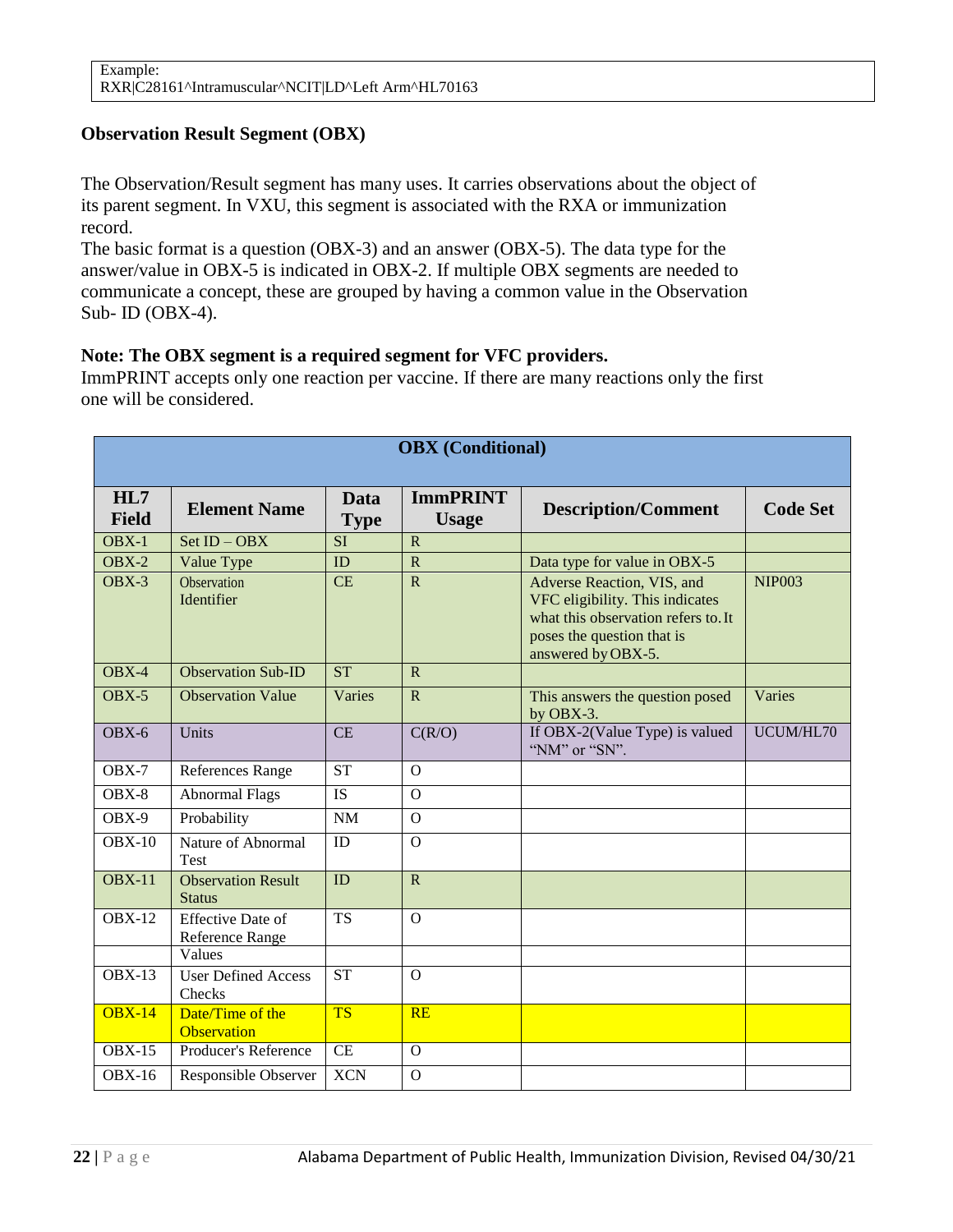| $OBX-17$      | <b>Observation Method</b>   | CE                     | $\overline{X}$ | ImmPRINT does not capture this  | <b>CDCPHINVS</b> |
|---------------|-----------------------------|------------------------|----------------|---------------------------------|------------------|
|               |                             |                        |                |                                 |                  |
|               |                             |                        |                | information. VFC eligibility is |                  |
|               |                             |                        |                | captured by OBX-3 and OBX-5.    |                  |
| $OBX-18$      | <b>Equipment Instance</b>   | $\overline{EI}$        | $\Omega$       |                                 |                  |
|               | Identifier                  |                        |                |                                 |                  |
| <b>OBX-19</b> | Date/Time of the            | $\overline{\text{TS}}$ | $\Omega$       |                                 |                  |
|               | Analysis                    |                        |                |                                 |                  |
| <b>OBX-20</b> | Reserved for                |                        | X              |                                 |                  |
|               | harmonization with          |                        |                |                                 |                  |
|               | V2.6                        |                        |                |                                 |                  |
| <b>OBX-21</b> | Reserved for                |                        | X              |                                 |                  |
|               | harmonization with          |                        |                |                                 |                  |
|               | V2.6                        |                        |                |                                 |                  |
| <b>OBX-22</b> | Reserved for                |                        | X              |                                 |                  |
|               | harmonization with          |                        |                |                                 |                  |
|               | V2.6                        |                        |                |                                 |                  |
| <b>OBX-23</b> | Performing                  | <b>XON</b>             | $\Omega$       |                                 |                  |
|               | <b>Organization Name</b>    |                        |                |                                 |                  |
| <b>OBX-24</b> | Performing                  | <b>XAD</b>             | $\Omega$       |                                 |                  |
|               | <b>Organization Address</b> |                        |                |                                 |                  |
| <b>OBX-25</b> | Performing                  | <b>XCN</b>             | $\Omega$       |                                 |                  |
|               | <b>Organization Medical</b> |                        |                |                                 |                  |
|               | Director                    |                        |                |                                 |                  |
| Example:      |                             |                        |                |                                 |                  |
|               |                             |                        |                |                                 |                  |
|               |                             |                        |                |                                 |                  |

#### **Vaccine Program Eligibility (Use for VFC eligibility)**

OBX|1|CE|64994-7^Vaccine funding program eligibility category^LN|1|V01^Not VFC eligible^HL70064||||||F|||20170629|||VXC40^Eligibility captured at the immunization

level^CDCPHINVS||||||| **VIS**

OBX |1|CE|30956-7^vaccine type^LN|1|08^Hepatitis B^CVX||||||F|

OBX |2|TS|29768-9^VIS Publication Date^LN|1|20120202||||||F|||20140528 OBX

|3|TS|29769-7^VIS Presentation Date^LN|1|20140528||||||F|||20140528

#### **Adverse Reaction**

OBX|4|CE|31044-1^Reaction^LN|1|60728008^Abdominal swelling^CD:707278||||||F|||20130531

#### **Disease with Presumed Immunity**

OBX|1|CE|59784-9^Disease with presumed immunity^LN|1|76902006||||||F

#### **Error Messages and Possible Solutions**

| Error<br><b>Type</b> | Code  | <b>Description</b>                                                                        | <b>Cause and Possible Solution</b>                            |
|----------------------|-------|-------------------------------------------------------------------------------------------|---------------------------------------------------------------|
| Warning              | 5000  | Vaccine accepted but is not within<br>acceptable age                                      |                                                               |
| Security<br>Errors   | 20200 | Security credentials are Invalid and<br><b>Access Denied</b>                              |                                                               |
|                      | 20401 | <b>Fatal Error</b>                                                                        |                                                               |
| System<br>Errors     | 20402 | Database Server is Down. Please try<br>again later                                        | Please Contact ImmPRINT Support:<br>ImmPRINT@adph.state.al.us |
|                      | 20403 | Fatal Error - No running<br>communication point is configured to<br>process this request. |                                                               |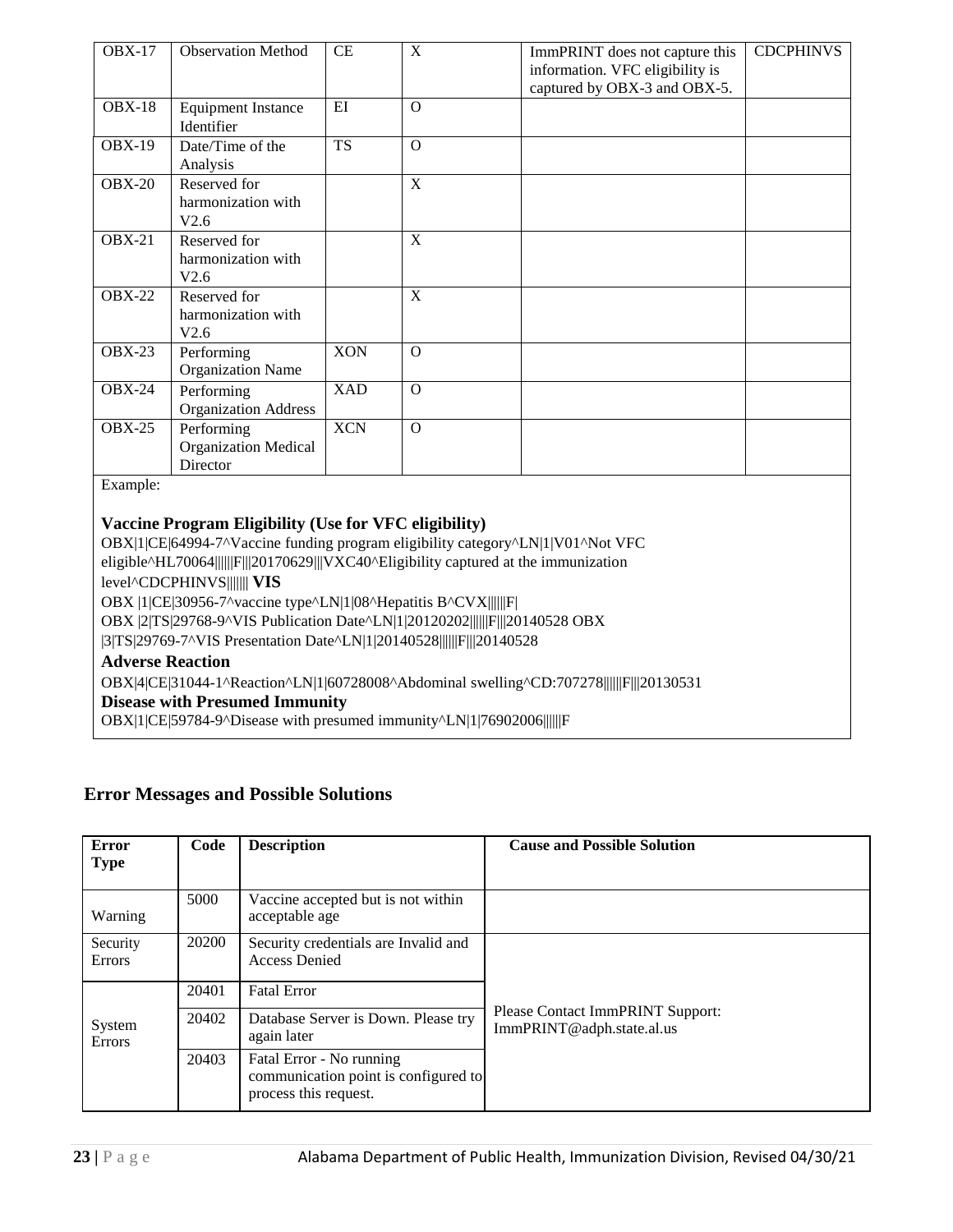| Technical<br>Error   | 20301 | Message Validation Failed                                                           | Check the ACK Message and ERR Segment to find<br>Validation Errors.<br>Example: Field value not found in validation table, Field<br>too long, required field missing etc. |
|----------------------|-------|-------------------------------------------------------------------------------------|---------------------------------------------------------------------------------------------------------------------------------------------------------------------------|
|                      | 20302 | Patient Name is Invalid                                                             | Check the Patient's Name specified in PID 5                                                                                                                               |
|                      | 20303 | Patient DOB is Invalid                                                              | Check the Patient's Date of Birth specified in PID 7 - Date<br>Time of Birth.                                                                                             |
|                      | 20319 | Patient SSN is Invalid                                                              | Check the SSN specified in PID 19 - SSN Number - Patient                                                                                                                  |
|                      | 20305 | Mother DOB is Invalid                                                               | Check the Mother's Date of Birth specified in NK1 16 -<br>Date Time of Birth                                                                                              |
|                      | 20306 | Father DOB is Invalid                                                               | Check the Father's Date of Birth specified in NK1 16 - Date<br>Time of Birth                                                                                              |
|                      | 20307 | Vaccine(CVX Code) does not exist<br>in AL-IIS                                       | Check the CVX Code specified in RXA 5 - Administered<br>Code/Identifier                                                                                                   |
|                      | 20308 | Vaccination Date is Invalid                                                         | Check the Vaccination Date specified in RXA 3 -<br>Date/Time Start of Administration/Time                                                                                 |
|                      | 20309 | Vaccination Date cannot be greater<br>than Current Date                             | Check the Vaccination Date specified in RXA 3 -<br>DateTimeStartOfAdministration.                                                                                         |
| Data Errors          | 20310 | Vaccination Date cannot be less than<br><b>DOB</b>                                  | Check the Vaccination Date specified in RXA 3 -<br>DateTimeStartOfAdministration.                                                                                         |
|                      | 20312 | CVX Code is Invalid                                                                 | Check the CVX Code specified in RXA 5 - Administered<br>Code/Identifier                                                                                                   |
|                      | 20313 | NPI number is missing                                                               | NPI number is missing in ORC 12 -<br>OrderingProvider/Identifier                                                                                                          |
|                      | 20314 | NPI number is Invalid                                                               | Check the NPI specified in ORC 12 -<br>OrderingProvider/Identifier                                                                                                        |
|                      | 20315 | MVX Code is missing                                                                 | MVX Code is missing in RXA 17.                                                                                                                                            |
|                      | 20318 | LOT number is missing                                                               | Lot Number is missing in RXA 15 and Substance<br>Expiration date is missing in RXA 16                                                                                     |
|                      | 20320 | <b>Inactive Vaccine</b>                                                             | Vaccine was inactive during the vaccination date.                                                                                                                         |
|                      |       | 20323 CVX/MVX/Brand Mismatch                                                        | Check mapping product names to CVX and MVX codes.                                                                                                                         |
|                      | 20311 | CVX code is missing                                                                 | If RXA-5.1 is null and RXA-5.3 has CVX.                                                                                                                                   |
|                      | 20326 | NDC Code is Invalid                                                                 | If RXA-5.1 is null and RXA-5.3 has NDC.                                                                                                                                   |
|                      | 20327 | <b>CVX/NDC</b> Mismatch                                                             | Check CVX codes and NDC mapping.                                                                                                                                          |
|                      | 20328 | <b>CVX/NDC Code Missing</b>                                                         | If RXA-5.3 has neither CVX nor NDC.                                                                                                                                       |
|                      | 20329 | <b>CVX/MVX Mismatch</b>                                                             | Check CVX and MVX code mapping                                                                                                                                            |
| QBP<br>Errors/Respon | 20304 | Patient Registry ID and<br>Demographics does not match with<br>Data in the Registry | If unsure of Patient Registry ID search by First Name,<br>Last Name, Date of Birth, SSN, Address, City                                                                    |
| ses                  | 20101 | No Match Found. Refine Search<br>Criteria                                           | ImmPRINT will acknowledge if no patient was found                                                                                                                         |
|                      | 20102 | Multiple Matches Found.                                                             | ImmPRINT will return PID segment with associated<br>NK1 segment for each potential match. No<br>immunization history is returned.                                         |
|                      | 20104 | The patient record is unavailable                                                   | Record is unavailable will be sent as a response message<br>for deceased patients                                                                                         |